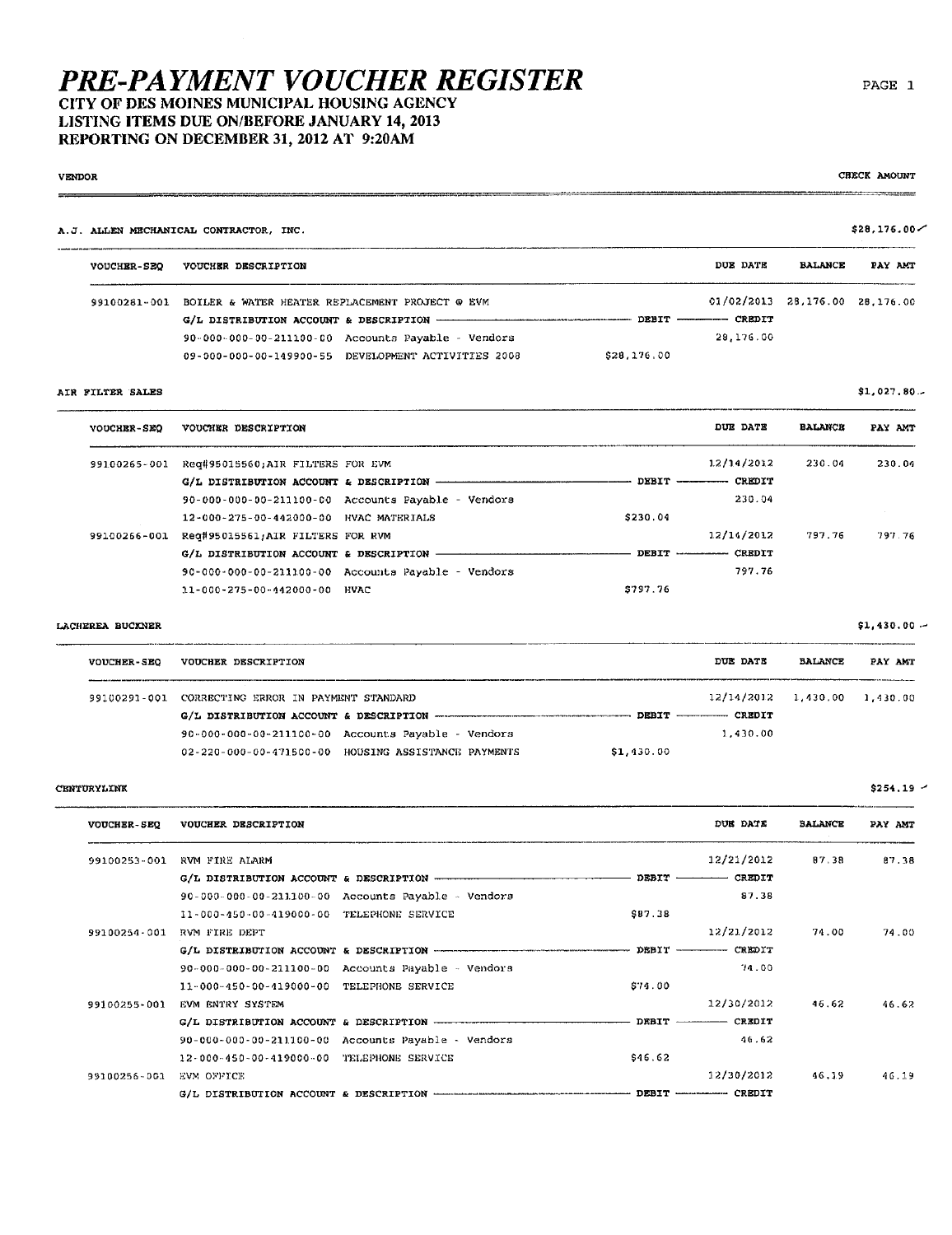## **PRE-PAYMENT VOUCHER REGISTER** CITY OF DES MOINES MUNICIPAL HOUSING AGENCY LISTING ITEMS DUE ON/BEFORE JANUARY 14, 2013

# REPORTING ON DECEMBER 31, 2012 AT 9:20AM

|                                                    | DEBIT ----------- CREDIT |  |
|----------------------------------------------------|--------------------------|--|
| 90-000-000-00-211100-00 Accounts Payable - Vendors | 46.19                    |  |
| 12-000-450-00-419000-00 TELEPHONE SERVECE          | \$46.19                  |  |

| <b>VOUCHER-SEO</b> | VOUCHER DESCRIPTION                                  |          | DDE DATE                   | <b>BALANCE</b> | PAY AMT |
|--------------------|------------------------------------------------------|----------|----------------------------|----------------|---------|
| 99100285-001       | FALSE ALARM @ RVM $10/24/12$                         |          | 12/12/2012                 | 150.00         | 150.00  |
|                    |                                                      |          | DEBIT ------------- CREDIT |                |         |
|                    | 90-000-000-00-211100-00 Accounts Payable - Vendors   |          | 150.00                     |                |         |
|                    | 11-000-252-00-443000-00 FIRE & SAFETY CONTRACT COSTS | \$150.00 |                            |                |         |
| 99100286-001       | FALSE ALARM @ RVM $10/17/12$                         |          | 12/12/2012                 | 150.00         | 150.00  |
|                    |                                                      |          | DEBIT CREDIT               |                |         |
|                    | 90-000-000-00-211100-00 Accounts Payable - Vendors   |          | 150.00                     |                |         |
|                    | 11-000-252-00-443000-00 FIRE & SAFETY CONTRACT COSTS | \$150.00 |                            |                |         |
| 99100287-001       | FALSE ALARM @ OP $10/17/12$                          |          | 12/12/2012                 | 150.00         | 150.00  |
|                    | G/L DISTRIBUTION ACCOUNT & DESCRIPTION ------------- | DEBIT -  | CREDIT                     |                |         |
|                    | 90-000-000-00-211100-00 Accounts Payable - Vendors   |          | 150.00                     |                |         |
|                    | 14-000-252-00-443000-00 FIRE AND SAFETY              | \$150.00 |                            |                |         |

## DES MOINES WATER WORKS

VOUCHER-SEQ VOUCHER DESCRIPTION DUE DATE **BALANCE** PAY AMT 99100215-001 3221 E 9TH ST 01/02/2013  $31.24$  $31.24$ G/L DISTRIBUTION ACCOUNT & DESCRIPTION - $-$  DEBIT  $CRBDIT$ 90-000-000-00-211100-00 Accounts Payable - Vendors  $31.24$ 16-000-000-00-431000-00 Water  $$6.00$ 16-000-000-00-439000-00 Other Utilities Expense \$25.24 99100216-001 1545 DE WOLF ST 01/03/2013 31.24  $31.24$ G/L DISTRIBUTION ACCOUNT & DESCRIPTION ----- $-$  CREDIT - DEBIT -90-000-000-00-211100-00 Accounts Payable - Vendors  $31.24$ 16-000-000-00-431000-00 Water \$6.00 16-000-000-00-439000-00 Other Utilities Expense  $$25.24$ 99100217-001 2021 WASHINGTON AVE 01/03/2013 31.24  $31.24$ G/L DISTRIBUTION ACCOUNT & DESCRIPTION ------ $-$  DEBIT  $-$ -- CREDIT 90-000-000-00-211100-00 Accounts Payable - Vendors 31.24 16-000-000-00-431000-00 Water  $$6.00$ 15-000-000-00-439000-00 Other Utilities Expense \$25.24 99100218-001 2033 10TH ST  $01/03/2013$  $31.24$ 31.24 G/L DISTRIBUTION ACCOUNT & DESCRIPTION ---------------------------------------- DEBIT - $CREDIT$ 90-000-000-00-211100-00 Accounts Payable - Vendors 31.24 16-000-000-00-431000-00 Water \$6.00 16-000-000-00-439000-00 Other Utilities Expense \$25.24 99100219-001 1618 LINCOLN AVE 01/03/2013  $31.24$ 31.24  $G/L$  DISTRIBUTION ACCOUNT & DESCRIPTION  $-$  DEBIT.  $-$  CREDIT 90-000-000-00-211100-00 Accounts Payable - Vendors 31.24 16-000-000-00-431000-00 Water  $$6.00$ 16-000-000-00-439000-00 Other Utilities Expense \$25.24

PAGE 2

 $$2,074.07.$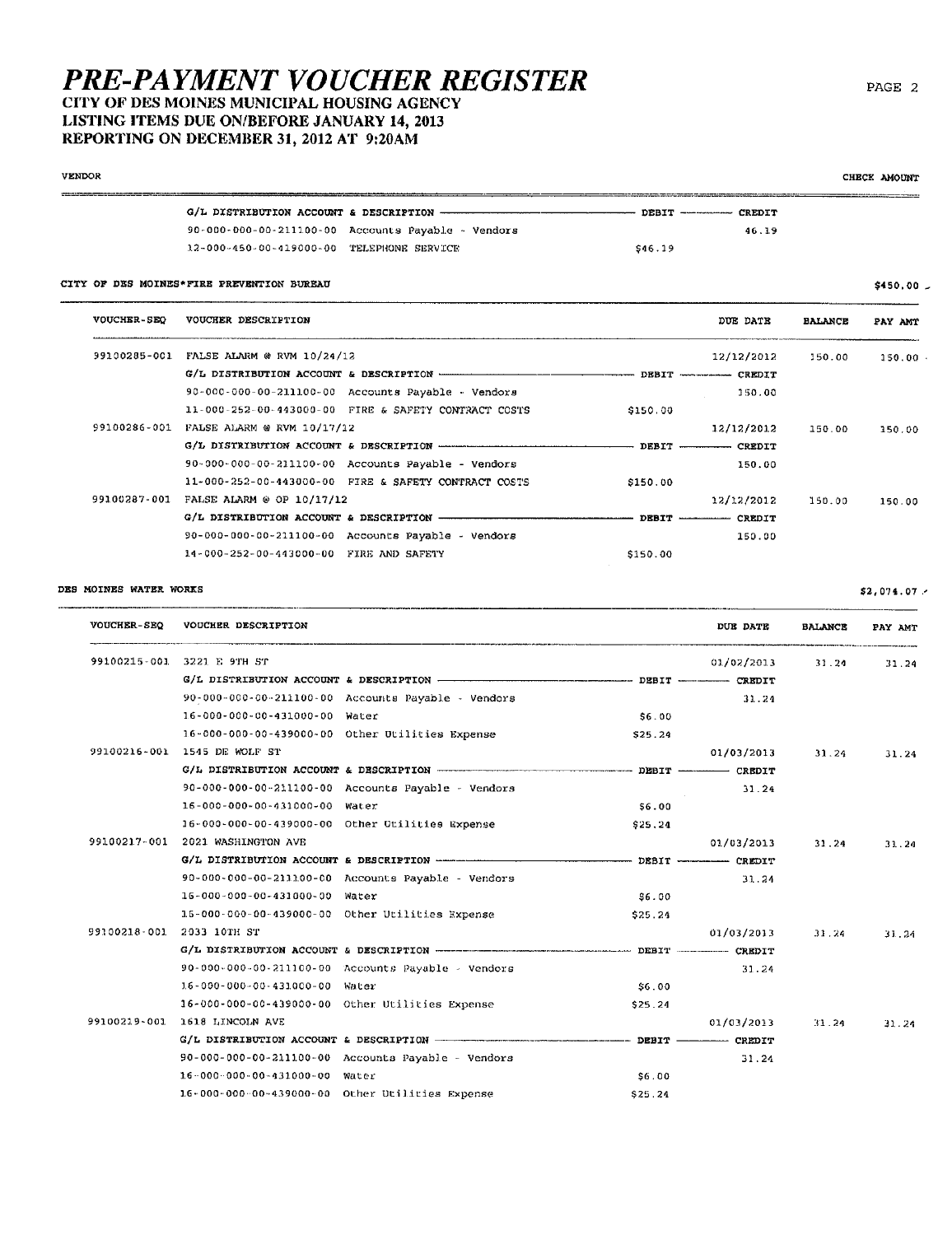CITY OF DES MOINES MUNICIPAL HOUSING AGENCY LISTING ITEMS DUE ON/BEFORE JANUARY 14, 2013 REPORTING ON DECEMBER 31, 2012 AT 9:20AM

 $\mathbb{Z}$ 

## **VENDOR**

CHECK AMOUNT

| VOUCHER-SEQ VOUCHER DESCRIPTION                                |               | DUE DATE   | <b>BALANCE</b> | PAY AMT |
|----------------------------------------------------------------|---------------|------------|----------------|---------|
| 99100220-001 1915 24TH ST                                      |               | 01/04/2013 | 31.24          | 31.24   |
|                                                                |               |            |                |         |
| $90 - 000 - 000 - 00 - 211100 - 00$ Accounts Payable - Vendors |               | 31.24      |                |         |
| 16-000-000-00-431000-00 Water                                  | \$6.00        |            |                |         |
| 16-000-000-00-439000-00 Other Utilities Expense                | \$25.24       |            |                |         |
| 99100221-001 4228 LEYDEN AVE                                   |               | 01/04/2013 | 31.24          | 31.24   |
|                                                                |               |            |                |         |
| 90-000-000-00-211100-00 Accounts Payable - Vendors             |               | 31.24      |                |         |
| 16-000-000-00-431000-00 Water                                  | \$6.00        |            |                |         |
| 16-000-000-00-439000-00 Other Utilities Expense                | \$25.24       |            |                |         |
| 99100222-001 1513 DIXON ST                                     |               | 01/09/2013 | 31.24          | 31.24   |
|                                                                |               |            |                |         |
| 90-000-000-00-211100-00 Accounts Payable - Vendors             |               | 31.24      |                |         |
| 16-000-000-00-431000-00 Water                                  | \$6.00        |            |                |         |
| 16-000-000-00-439000-00 Other Utilities Expense                | \$25.24       |            |                |         |
| 99100223-001 3701 E 9TH ST                                     |               | 01/10/2013 | 31.24          | 31.24   |
|                                                                |               |            |                |         |
| 90-000-000-00-211100-00 Accounts Payable - Vendors             |               | 31, 24     |                |         |
| 15-000-000-00-431000-00 WATER                                  | \$6.00        |            |                |         |
| 15-000-000-00-439000-00 OTHER UTILITIES EXPENSE                | \$25.21       |            |                |         |
| 99100224-001 3719 E 9TH ST                                     |               | 01/10/2013 | 31.24          | 31.24   |
|                                                                |               |            |                |         |
| 90-000-000-00-211100-00 Accounts Payable - Vendors             |               | 31.24      |                |         |
| 15-000-000-00-431000-00 WATER                                  | \$6.00        |            |                |         |
| 15-000-000-00-439000-00 OTHER UTILITIES EXPENSE                | \$25.24       |            |                |         |
| 99100225-001 3711 E 9TH ST                                     |               | 01/10/2013 | 31.24          | 31.24   |
|                                                                |               |            |                |         |
| 90-000-000-00-211100-00 Accounts Payable - Vendors             |               | 31.24      |                |         |
| 15-000-000-00-431000-00 WATER                                  | \$6.00        |            |                |         |
| 15-000-000-00-439000-00 OTHER UTILITIES EXPENSE                | \$25.24       |            |                |         |
| 99100226-001 1933 24TH ST                                      |               | 01/10/2013 | 31.24          | 31.24   |
|                                                                |               |            |                |         |
| 90-000-000-00-211100-00 Accounts Payable - Vendors             |               | 31.24      |                |         |
| 16-000-000-00-431000-00 Water                                  | \$6.00        |            |                |         |
| 16-000-000-00-439000-00 Other Utilities Expense                | \$25.24       |            |                |         |
| 99100227-001 3717 E 9TH ST                                     |               | 01/10/2013 | 31.24          | 31.24   |
|                                                                |               |            |                |         |
| 90-000-000-00-211100-00 Accounts Payable - Vendors             |               | 31,24      |                |         |
| 15-000-000-00-431000-00 WATER                                  | \$6.00        |            |                |         |
| 15-000-000-00-439000-00 OTHER UTILITIES EXPENSE                | \$25.24       |            |                |         |
| 99100228-001 3717 6TH AVE - HP                                 |               | 01/11/2013 | 854.02         | 854.02  |
| $G/L$ DISTRIBUTION ACCOUNT & DESCRIPTION                       | CREDIT CREDIT |            |                |         |
| 90-000-000-00-211100-00 Accounts Payable - Vendors             |               | 854.02     |                |         |
| 14-000-000-00-431000-00 WATER                                  | \$294.04      |            |                |         |
| 14-000-000-00-439000-00 OTHER UTILITIES EXPENSE                | \$559.98      |            |                |         |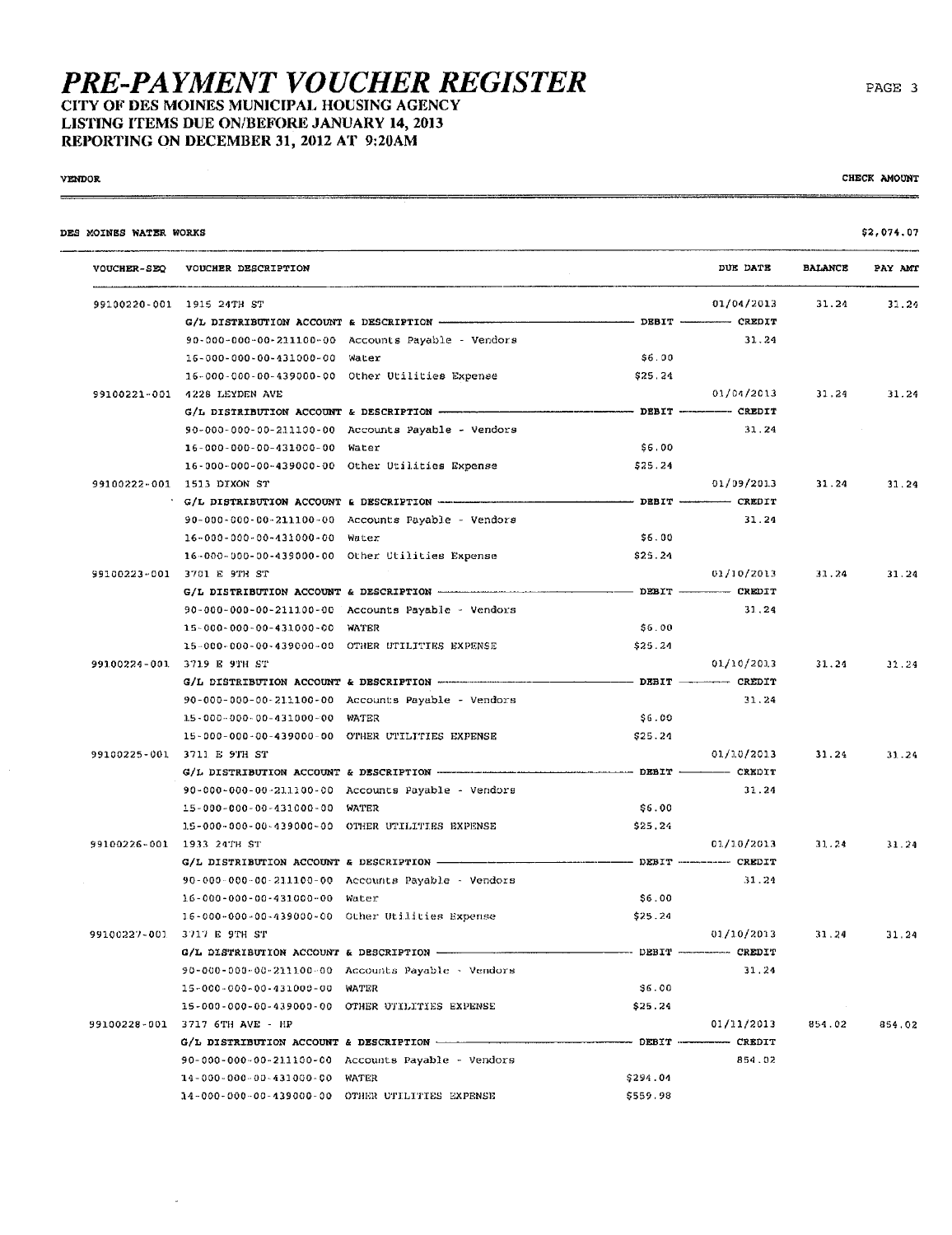## **PRE-PAYMENT VOUCHER REGISTER** CITY OF DES MOINES MUNICIPAL HOUSING AGENCY LISTING ITEMS DUE ON/BEFORE JANUARY 14, 2013 REPORTING ON DECEMBER 31, 2012 AT 9:20AM

## **VENDOR**

CHECK AMOUNT

 $$4.00 -$ 

 $\overline{\phantom{a}}$ 

| DES MOINES WATER WORKS   |                                                 |                                                                         |                      |                   |                | \$2,074.07 |
|--------------------------|-------------------------------------------------|-------------------------------------------------------------------------|----------------------|-------------------|----------------|------------|
| <b>VOUCHER-SEQ</b>       | VOUCHER DESCRIPTION                             |                                                                         |                      | DUE DATE          | <b>BALANCE</b> | PAY AMT    |
|                          | 99100229-001 3400 8TH ST - OP                   |                                                                         |                      | 01/11/2013        | 657.73         | 657.73     |
|                          |                                                 | $G/L$ DISTRIBUTION ACCOUNT & DESCRIPTION $---$ DESTRIBUTION DESCRIPTION |                      |                   |                |            |
|                          |                                                 | 90-000-000-00-211300-00 Accounts Payable - Vendors                      |                      | 657.73            |                |            |
|                          | 14-000-000-00-431000-00 WATER                   |                                                                         | \$226.03             |                   |                |            |
|                          |                                                 | 14-000-000-00-439000-00 OTHER UTILITIES EXPENSE                         | \$431.70             |                   |                |            |
|                          | 99100230-001 3101 FLEMING AVE                   |                                                                         |                      | 01/11/2013        | 31.24          | 31.24      |
|                          |                                                 |                                                                         |                      |                   |                |            |
|                          |                                                 | 90-000-000-00-211100-00 Accounts Payable - Vendors                      |                      | 31.24             |                |            |
|                          | 16-000-000-00-431000-00 Water                   |                                                                         | 56.00                |                   |                |            |
|                          |                                                 | 16-000-000-00-439000-00 Other Otilities Expense                         | \$25.24              |                   |                |            |
|                          | 99100231-001 1312 OAK PARK AVE                  |                                                                         |                      | 01/11/2013        | 31.24          | 31.24      |
|                          |                                                 |                                                                         |                      |                   |                |            |
|                          |                                                 | 90-000-000-00-211100-00 Accounts Payable - Vendors                      |                      | 31.24             |                |            |
|                          | 16-000-000-00-431000-00 Water                   |                                                                         | \$6.00               |                   |                |            |
|                          |                                                 | 16-000-000-00-439000-00 Other Utilities Expense                         | \$25.24              |                   |                |            |
| 99100232-001 3617 3RD ST |                                                 |                                                                         |                      | 01/12/2013        | 31.24          | 31.24      |
|                          |                                                 |                                                                         |                      |                   |                |            |
|                          |                                                 | 90-000-000-00-211100-00 Accounts Payable - Vendors                      |                      | 31.24             |                |            |
|                          | 16-000-000-00-431000-00 Water                   |                                                                         | \$6.00               |                   |                |            |
|                          |                                                 | 16-000-000-00-439000-00 Other Utilities Expense                         | \$25.24              |                   |                |            |
|                          | 99100233-001 1709 GILLETTE ST                   |                                                                         |                      | 0.1/13/2013       | 31.24          | 31.24      |
|                          |                                                 |                                                                         |                      |                   |                |            |
|                          |                                                 | 90-000-000-00-211100-00 Accounts Payable - Vendors                      |                      | 31.24             |                |            |
|                          | 15-000-000-00-431000-00 WATER                   |                                                                         | \$6.00               | <b>Contractor</b> |                |            |
|                          | 15-000-000-00-439000-00 OTHER UTILITIES EXPENSE |                                                                         | S <sub>25</sub> , 24 |                   |                |            |
|                          | 99100234-001 1809 22ND ST                       |                                                                         |                      | 01/13/2013        | 31.24          | 31.24      |
|                          |                                                 |                                                                         |                      |                   |                |            |
|                          |                                                 | 90-000-000-00-211100-00 Accounts Payable - Vendors                      |                      | 31.24             |                |            |
|                          | 15-000-000-00-431000-00 WATER                   |                                                                         | \$6.00               |                   |                |            |
|                          | 15-000-000-00-439000-00 OTHER OTILITIES EXPENSE |                                                                         | \$25.24              |                   |                |            |

## SUZANNE DOLAN

| <b>VOUCHER-SEO</b> | VOUCHER DESCRIPTION                                            | <b>DUE DATE</b>            | <b>BALANCE</b> | PAY AMT |
|--------------------|----------------------------------------------------------------|----------------------------|----------------|---------|
| 99100293-001       | DOLAN. SUZANNE M *Reimbursement*                               | 12/28/2012                 | 4.00           | 4.00    |
|                    |                                                                | DEBIT ------------- CREDIT |                |         |
|                    | $11 - 000 - 000 - 00 - 211100 - 00$ Accounts Payable - Vendors | 4.00                       |                |         |
|                    | 11-000-000-00-112200-00 ACCT REC-TENANTS                       | \$4.00                     |                |         |

| MARTHA ELLIOTT          |                                      |            |                | \$516.00 |
|-------------------------|--------------------------------------|------------|----------------|----------|
| <b>VOUCHER-SEO</b><br>. | VOUCHER DESCRIPTION                  | DUE DATE   | <b>BALANCE</b> | PAY AMT  |
|                         | 99100289-001 RENT PAYMENT CORRECTION | 12/17/2012 | 516.00         | 516.00   |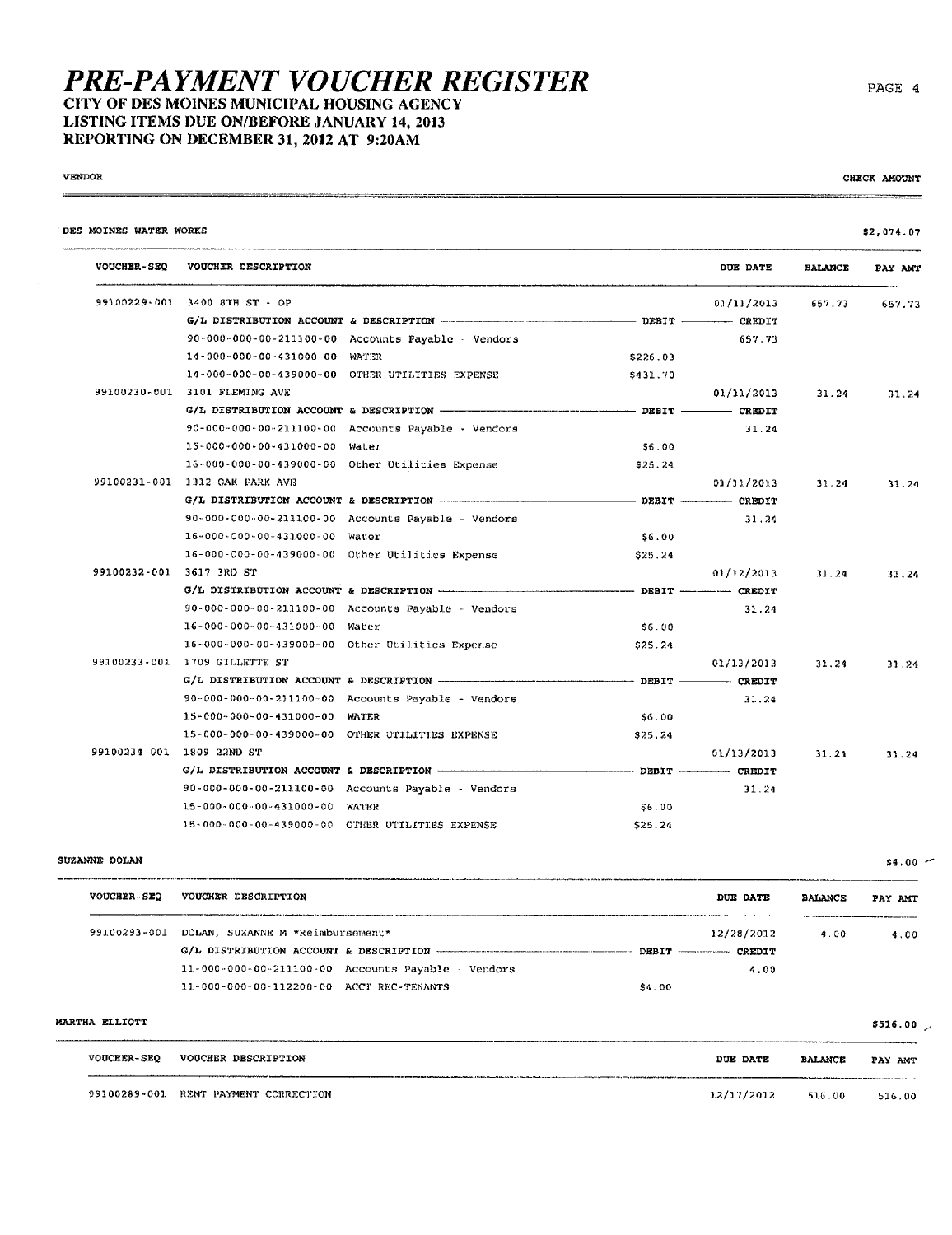## CITY OF DES MOINES MUNICIPAL HOUSING AGENCY LISTING ITEMS DUE ON/BEFORE JANUARY 14, 2013 REPORTING ON DECEMBER 31, 2012 AT 9:20AM

**VENDOR** CHECK AMOUNT G/L DISTRIBUTION ACCOUNT & DESCRIPTION --------- $-$  CREDIT DEBIT 90-000-000-00-211100-00 Accounts Payable - Vendors 516.00 02-220-000-00-471500-00 HOUSING ASSISTANCE PAYMENTS \$516.00 GENERAL FIRE & SAFETY EQUIPMENT CO CORP \$32.00 -DIE DATE **BALANCE** VOUCHER-SEO VOUCHER DESCRIPTION PAY AMT 99100267-001 ANNUAL SERVICE FER & FIRE EXTING INSPECTION @ PF 01/02/2013 32.00 32.00 G/L DISTRIBUTION ACCOUNT & DESCRIPTION --------- DEBIT - $-$  CREDIT 90-000-000-00-211100-00 Accounts Payable - Vendors 32.00 90-000-252-00-443000-00 FIRE AND SAFETY \$32.00 HPM INVESTMENTS INC  $$10,501.65$  -VOUCHER-SEQ VOUCHER DESCRIPTION DUE DATE **BALANCE** PAY AMT 99100269-001 JAN'13 RENT. CAM. INS & PRPRTY TAX FOR RM 101 & 163 12/20/2012 10,501.65 10,501.65  $G/L$  DISTRIBUTION ACCOUNT & DESCRIPTION  $-$  CREDIT  $-$  DEBIT  $-$ 10,501.65 90-000-000-00-211100-00 Accounts Payable - Vendors 90-000-380-00-419000-00 OFFICE RENT  $$4,549.65$ 02-220-000-00-418000-00 OFFICE RENT \$3,894.74 02-235-000-00-418000-00 OFFICE RENT \$25.48 90-000-380-00-419000-99 Office Rent \$2,031.78 PATRICIA JAMESON  $$8.00 -$ VOUCHER-SEO VOUCHER DESCRIPTION DUE DATE **BALANCE** PAY AMT

| 99100288-001 RENT PAYMENT CORRECTION |                                                                | 12/18/2012 | 8.00 |
|--------------------------------------|----------------------------------------------------------------|------------|------|
|                                      |                                                                |            |      |
|                                      | $90 - 000 - 000 - 00 - 211100 - 00$ Accounts Payable - Vendors | 8.00       |      |
|                                      | 02-220-000-00-471500-00 HOUSING ASSISTANCE PAYMENTS            | \$8.00     |      |

## **JOHN'S TREE SERVICE**

| <b>VOUCHER-SEQ</b> | VOUCHER DESCRIPTION                                            |          | DUE DATE   | <b>BALANCE</b> | PAY AMT |
|--------------------|----------------------------------------------------------------|----------|------------|----------------|---------|
| 99100257-001       | Req#95015612; TREE REMOVER @ 1104 PHILLIPS                     |          | 01/03/2013 | 950.00         | 950.00  |
|                    | G/L DISTRIBUTION ACCOUNT & DESCRIPTION --------                | DEBIT    | CREDIT     |                |         |
|                    | $90 - 000 - 000 - 00 - 211100 - 00$ Accounts Payable - Vendors |          | 950.00     |                |         |
|                    | 16-000-430-00-443000-00 SITE IMPROVEMENTS                      | \$950.00 |            |                |         |

#### STEPHEN KAI

| <b>VOUCHER-SEO</b> | VOUCHER DESCRIPTION                                  | <b>DUE DATE</b>           | <b>BALANCE</b> | PAY AMT |
|--------------------|------------------------------------------------------|---------------------------|----------------|---------|
| 99100294-001       | *Reimbursement*<br>KAI. STEPHEN                      | 12/28/2012                | 6.00           | 6.00    |
|                    | G/L DISTRIBUTION ACCOUNT & DESCRIPTION               | DEBIT ------------ CREDIT |                |         |
|                    | $11-000-000-00-211100-00$ Accounts Payable - Vendors | 6.00                      |                |         |

 $8.00$ 

\$950.00 --

 $$6.00 -$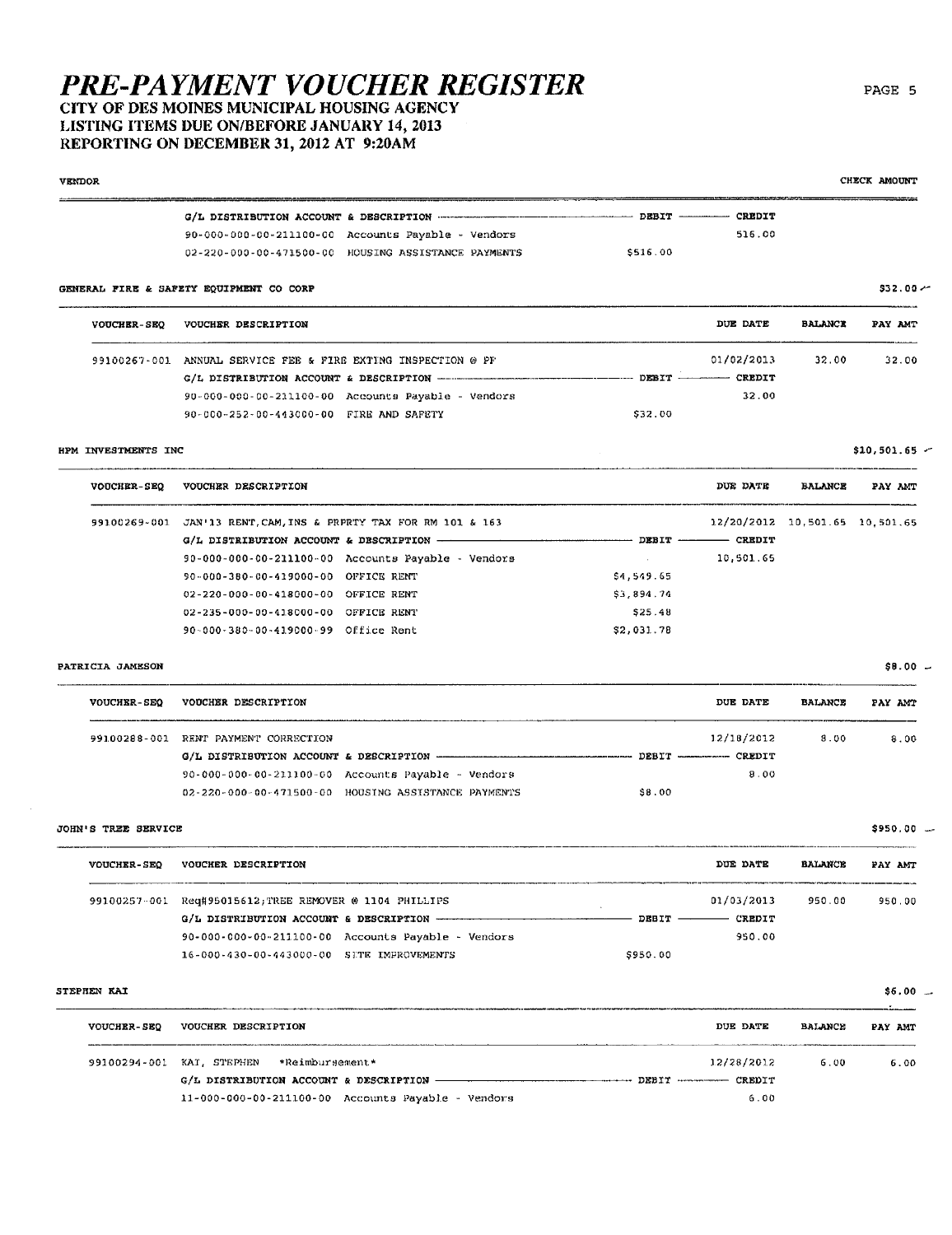CITY OF DES MOINES MUNICIPAL HOUSING AGENCY LISTING ITEMS DUE ON/BEFORE JANUARY 14, 2013 REPORTING ON DECEMBER 31, 2012 AT 9:20AM

#### **VENDOR** CHECK AMOUNT  $\sim$   $\sim$   $\sim$   $\sim$  $G/L$  DISTRIBUTION ACCOUNT & DESCRIPTION - $-$  DEBIT  $-$  CREDIT 11-000-000-00-112200-00 ACCT REC-TENANTS \$6.00

## REBEKAH KEPHART

| <b>VOUCHER-SEO</b> | VOUCHER DESCRIPTION                  |                                                           |         | DUE DATE                    | <b>BALANCE</b> | PAY AMT |
|--------------------|--------------------------------------|-----------------------------------------------------------|---------|-----------------------------|----------------|---------|
|                    | 99100290-001 RENT PAYMENT CORRECTION |                                                           |         | 12/18/2012<br><b>CREDIT</b> | 660.00         | 660.00  |
|                    |                                      | $90-000-000-00-211100-00$ Accounts Payable $\sim$ Vendors |         | 660.00                      |                |         |
|                    |                                      | 02-220-000-00-471500-00 HOUSING ASSISTANCE PAYMENTS       | 5660.00 |                             |                |         |

## MENARDS INC

| <b>VOUCHER-SEO</b> | VOUCHER DESCRIPTION                                                                                   |          | DUE DATE   | <b>BALANCE</b> | PAY AMT |
|--------------------|-------------------------------------------------------------------------------------------------------|----------|------------|----------------|---------|
| 99100261-001       | Req#95015647;48" 32/34W FLOURESCENT, SINK SPRAY, HOS                                                  |          | 01/10/2013 | 96.64          | 96.64   |
|                    |                                                                                                       |          |            |                |         |
|                    | $90-000-000-00-211100-00$ Accounts Payable - Vendors                                                  |          | 96.64      |                |         |
|                    | 90-000-215-00-442000-00 Materials                                                                     | 596.64   |            |                |         |
| 99100262-001       | Req#95015646; CABT KK CHADWOOD, ANGLE FIHSH NAILS, BA                                                 |          | 01/05/2013 | 999.62         | 999.62  |
|                    |                                                                                                       |          |            |                |         |
|                    | $90-000-000-00-211100-00$ Accounts Payable - Vendors                                                  |          | 999.62     |                |         |
|                    | 16-000-215-00-442000-00 DWELLING REPAIRS                                                              | \$999.62 |            |                |         |
| 99100263-001       | Req#95015638;13" FLSH CEIL 2PK,13W DAYLGHT, GLADE D                                                   |          | 01/04/2013 | 138.63         | 138.63  |
|                    | G/L DISTRIBUTION ACCOUNT & DESCRIPTION - - - - - - - - - - - - - - - - - - DEBIT - - - - - - - CREDIT |          |            |                |         |
|                    | $90 - 000 - 000 - 00 - 211100 - 00$ Accounts Payable - Vendors                                        |          | 138.63     |                |         |
|                    | 11-000-215-00-442000-00 DWELLING REPAIRS - MATERIALS                                                  | \$138.63 |            |                |         |
| 99100264~001       | Req#95015637;3/4"-23/23-4X8'AC2,7/16'-34/32-4X8OSB                                                    |          | 12/21/2012 | 48.94          | 48.94   |
|                    | G/L DISTRIBUTION ACCOUNT & DESCRIPTION WARRENT AND MARRIET ACCOUNT A CREDIT                           |          |            |                |         |
|                    | 90-000-000-00-211100-00 Accounts Payable - Vendors                                                    |          | 48.94      |                |         |
|                    | 14-000-215-00-442000-00 DWELLING REPAIRS                                                              | 548.94   |            |                |         |

## MIDAMERICAN ENERGY

 $\Delta$ 

| <b>VOUCHER-SEQ</b> | VOUCHER DESCRIPTION                                    |                                                                |          | <b>DUE DATE</b>          | <b>BALANCE</b> | PAY AMT |
|--------------------|--------------------------------------------------------|----------------------------------------------------------------|----------|--------------------------|----------------|---------|
| 99100235-001       | 100 E EUCLID AVE RM 165                                |                                                                |          | 01/01/2013               | 117.39         | 117.39  |
|                    | G/L DISTRIBUTION ACCOUNT & DESCRIPTION -               |                                                                |          | DEBIT ----------- CREDIT |                |         |
|                    |                                                        | $90-000-000-00-211100-00$ Accounts Payable - Vendors           |          | 117.39                   |                |         |
|                    | 90-000-000-00-432000-00                                | Electricity                                                    | \$55.17  |                          |                |         |
|                    | $02 - 220 - 000 - 00 - 432000 - 00$                    | ELECTRICITY                                                    | 561.81   |                          |                |         |
|                    | $02 - 235 - 000 - 00 - 432000 - 00$                    | ELECTRICITY                                                    | \$0.41   |                          |                |         |
| 99100236-001       | 100 E EUCLID AVE RM 103                                |                                                                |          | 01/01/2013               | 492.47         | 492.47  |
|                    | G/L DISTRIBUTION ACCOUNT & DESCRIPTION --------------- |                                                                | DEBIT    | CREDIT                   |                |         |
|                    |                                                        | $90 - 000 - 000 - 00 - 211100 - 00$ Accounts Payable - Vendors |          | 492.47                   |                |         |
|                    | 90-000-000-00-432000-00                                | Electricity                                                    | \$231.46 |                          |                |         |
|                    | $02 - 220 - 000 - 00 - 432000 - 00$                    | ELECTRICITY                                                    | \$259.31 |                          |                |         |
|                    | $02 - 235 - 000 - 00 - 432000 - 00$                    | ELECTRICITY                                                    | \$1.70   |                          |                |         |
| 99100237-001       | 100 E EUCLID AVE RM 99                                 |                                                                |          | 01/01/2013               | 129.78         | 129.78  |

PAGE 6

 $$1,283.83$ 

 $$660.00 -$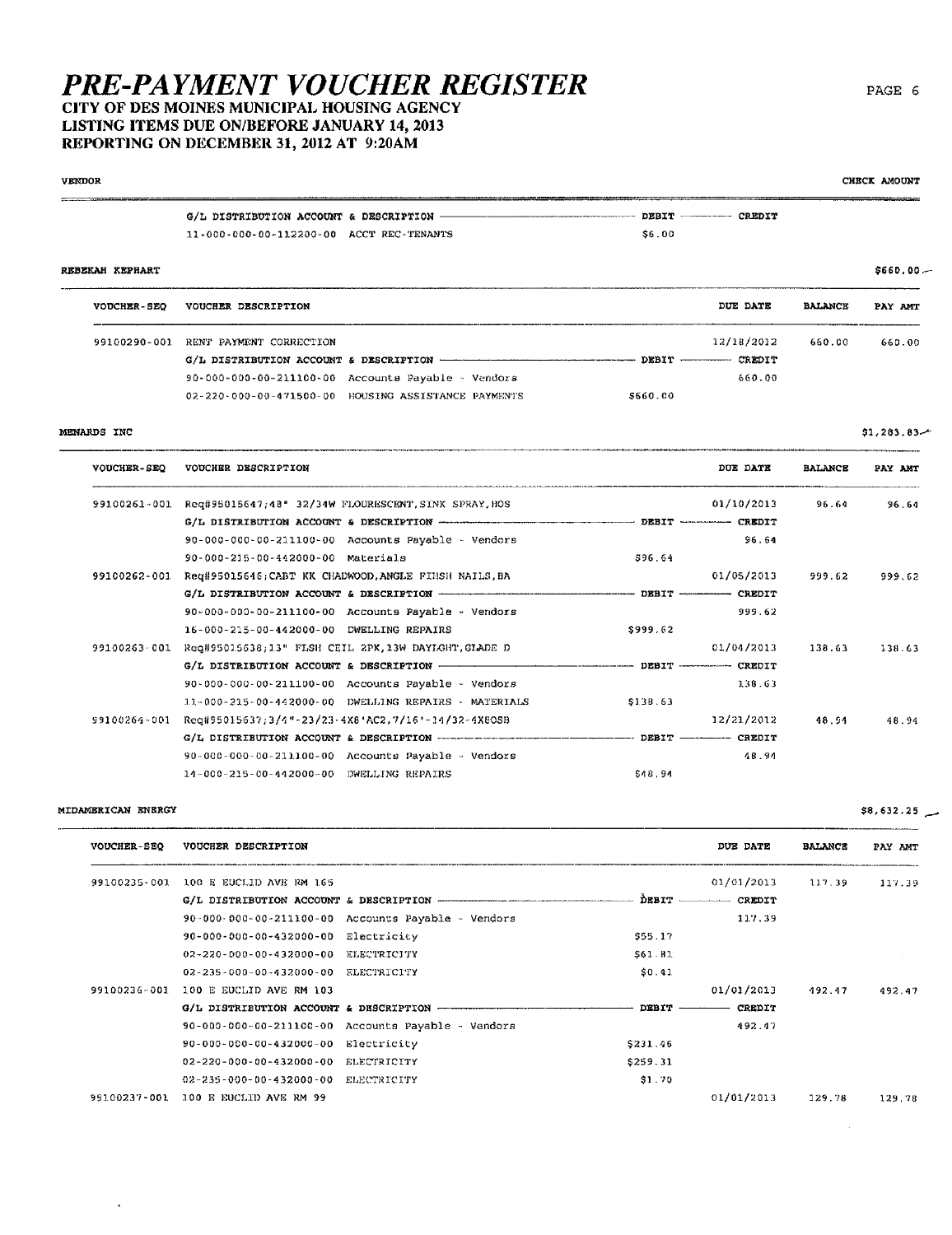# **PRE-PAYMENT VOUCHER REGISTER** LISTING ITEMS DUE ON/BEFORE JANUARY 14, 2013 REPORTING ON DECEMBER 31, 2012 AT 9:20AM

**VENDOR** 

|                                                      | 90-000-000-00-211100-00 Accounts Payable - Vendors                                    |                  | 129.78                             |        |        |
|------------------------------------------------------|---------------------------------------------------------------------------------------|------------------|------------------------------------|--------|--------|
| 90-000-000-00-432000-00 Electricity                  |                                                                                       | \$61.00          |                                    |        |        |
| 02-220-000-00-432000-00 ELECTRICITY                  |                                                                                       | \$68.34          |                                    |        |        |
| 02-235-000-00-432000-00 ELECTRICITY                  |                                                                                       | \$0.44           |                                    |        |        |
| 99100238-001 100 E EUCLID AVE RM 163                 |                                                                                       |                  | 01/01/2013                         | 53.21  | 53.21  |
|                                                      |                                                                                       |                  | ---- CREDIT                        |        |        |
|                                                      | $90 - 000 - 000 - 00 - 211100 - 00$ Accounts Payable - Vendors                        |                  | 53.21                              |        |        |
| 90-000-000-00-432000-00 Electricity                  |                                                                                       | \$25.01          |                                    |        |        |
| 02-220-000-00-432000-00 ELECTRICITY                  |                                                                                       | \$28.02          |                                    |        |        |
| 02-235-000-00-432000-00 ELECTRICITY                  |                                                                                       | \$0.18           |                                    |        |        |
| 99100239-001 100 E EUCLID AVE RM 167                 |                                                                                       |                  | 01/01/2013                         | 139.05 | 139.05 |
|                                                      |                                                                                       |                  |                                    |        |        |
|                                                      | 90-000-000-00-211100-00 Accounts Payable - Vendors                                    |                  | 139.05                             |        |        |
| 90-000-000-00-432000-99 Electricity                  |                                                                                       | \$139.05         |                                    |        |        |
| 99100240-001 903 E DOUGLAS AVE                       |                                                                                       |                  | 01/01/2013                         | 27.66  | 27.66  |
|                                                      | G/L DISTRIBUTION ACCOUNT & DESCRIPTION - - - - - - - - - - - - - - - - DEBIT - CREDIT |                  |                                    |        |        |
|                                                      | 90-000-000-00-211100-00 Accounts Payable - Vendors                                    |                  | 27.66                              |        |        |
| 15-000-000-00-432000-00 ELECTRICITY                  |                                                                                       | \$8.16           |                                    |        |        |
| 15-000-000-00-439000-00 OTHER UTILITIES EXPENSE      |                                                                                       | \$19.50          |                                    |        |        |
| 99100241-001 1201 CROCKER ST - RVM LOWER PARKING LOT |                                                                                       |                  | 01/04/2013                         | 52.83  | 52.83  |
|                                                      |                                                                                       | $\sim$ DEBIT -   | $ CREDIT$                          |        |        |
|                                                      | 90-000-000-00-211100-00 Accounts Payable - Vendors                                    |                  | 52.83                              |        |        |
| 11-000-000-00-432000-00 ELECTRICITY                  |                                                                                       | \$52.83          |                                    |        |        |
| 99100242-001 2234 E 34TH ST                          |                                                                                       |                  | 01/09/2013                         | 21.23  | 21.23  |
|                                                      |                                                                                       |                  |                                    |        |        |
|                                                      | 90-000-000-00-211100-00 Accounts Payable - Vendors                                    |                  | 21.23                              |        |        |
| 16-000-000-00-432000-00 Electricity                  |                                                                                       | \$9.10           |                                    |        |        |
| 16-000-000-00-439000-00 Other Utilities Expense      |                                                                                       | \$12.13          |                                    |        |        |
| 99100243-001 4228 LEYDEN AVE                         |                                                                                       |                  | 01/10/2013                         | 19.87  | 19.87  |
| G/L DISTRIBUTION ACCOUNT & DESCRIPTION --            |                                                                                       |                  | $-$ DEBIT $-$ CREDIT               |        |        |
|                                                      | 90-000-000-00-211100-00 Accounts Payable - Vendors                                    |                  | 19.87                              |        |        |
| 15-000-000-00-432000-00 Electricity                  |                                                                                       | \$9.37           |                                    |        |        |
| 16-000-000-00-439000-00 Other Utilities Expense      |                                                                                       | \$10.50          |                                    |        |        |
| 99100244-001 100 E EUCLID AVE - PF GENERATOR         |                                                                                       |                  | 01/01/2013                         | 10.00  | 10.00  |
|                                                      |                                                                                       |                  |                                    |        |        |
|                                                      | 90-000-000-00-211100-00 Accounts Payable - Vendors                                    |                  | 10.00                              |        |        |
| $04 - 000 - 000 - 00 - 433000 - 00$ qas              |                                                                                       | \$10.00          |                                    |        |        |
| 99100245-001 3700 E 31ST ST - EVM                    |                                                                                       |                  | $12/28/2012$ 1, 195.47 1, 195.47   |        |        |
|                                                      |                                                                                       |                  |                                    |        |        |
|                                                      | 90-000-000-00-211100-00 Accounts Payable - Vendors                                    |                  | 1.195.47                           |        |        |
| 12-000-000-00-432000-00 ELECTRICITY                  |                                                                                       | \$1,195.47       |                                    |        |        |
| 99100246-001 3400 8TH ST - OP                        |                                                                                       |                  | $12/31/2012$ $1,171.47$ $1,171.47$ |        |        |
|                                                      |                                                                                       |                  |                                    |        |        |
|                                                      | 90-000-000-00-211100-00 Accounts Payable - Vendors                                    |                  | 1,171.47                           |        |        |
| 14-000-000-00-432000-00 ELECTRICITY                  |                                                                                       | \$1,171.47       |                                    |        |        |
| 99100247-001 3717 6TH AVE - HP                       |                                                                                       |                  | $01/01/2013$ 1, 284, 71 1, 284, 71 |        |        |
|                                                      |                                                                                       | $DEBIT$ $CRBDIT$ |                                    |        |        |
|                                                      | 90-000-000-00-211100-00 Accounts Payable - Vendors                                    |                  | 1,284.71                           |        |        |
| 14-000-000-00-432000-00 ELECTRICITY                  |                                                                                       | 51,284.71        |                                    |        |        |
|                                                      |                                                                                       |                  |                                    |        |        |

CHECK AMOUNT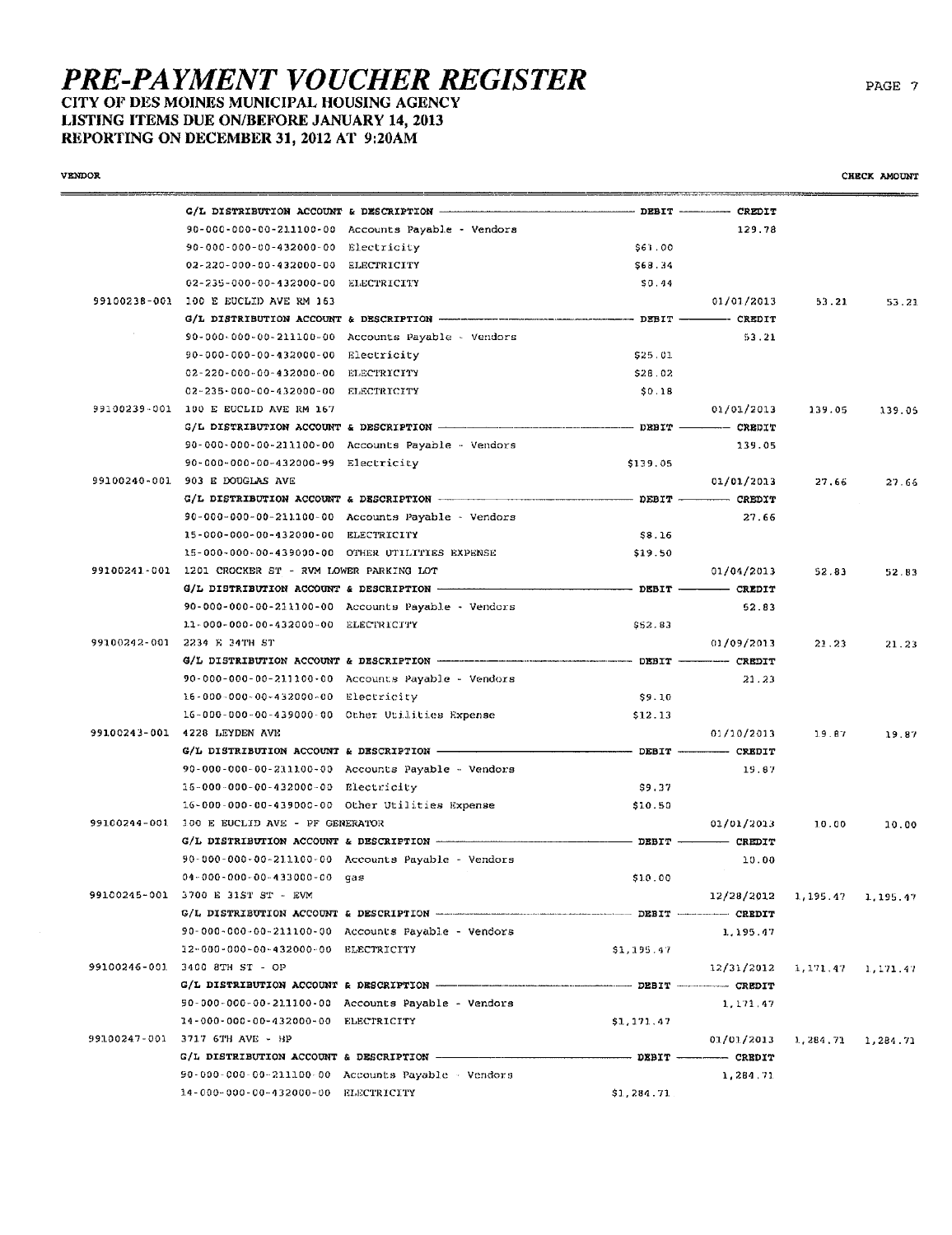## **PRE-PAYMENT VOUCHER REGISTER** CITY OF DES MOINES MUNICIPAL HOUSING AGENCY LISTING ITEMS DUE ON/BEFORE JANUARY 14, 2013 REPORTING ON DECEMBER 31, 2012 AT 9:20AM

VENDOR

 $\ddot{\phantom{a}}$ 

 $\ddot{\phantom{a}}$ 

| VENDOR             | CHECK AMOUNT                                                                                                                     |
|--------------------|----------------------------------------------------------------------------------------------------------------------------------|
| $-$                | ________<br>series are income part to share some way assumed to the first stand of the series of the con-<br>------<br>--------- |
| MIDAMERICAN ENIRGY | \$8,632,25                                                                                                                       |

| <b>VOUCHER-SEO</b> | VOUCHER DESCRIPTION                 |                                                                          |            | DUE DATE                         | <b>BALANCE</b> | PAY AMT |
|--------------------|-------------------------------------|--------------------------------------------------------------------------|------------|----------------------------------|----------------|---------|
|                    | 99100270-001 1101 CROCKER ST - RVM  |                                                                          |            | $01/07/2013$ 3, 917.11 3, 917.11 |                |         |
|                    |                                     | G/L DISTRIBUTION ACCOUNT & DESCRIPTION www.components.com/components.com |            | CREDIT                           |                |         |
|                    |                                     | $90-000-000-00-211100-00$ Accounts Payable - Vendors                     |            | 3.917.11                         |                |         |
|                    | 11-000-000-00-432000-00 ELECTRICITY |                                                                          | \$3,917.11 |                                  |                |         |

## MIDWEST OFFICE TECHNOLOGY

| <b>VOUCHER-SEO</b> | VOUCHER DESCRIPTION                                            |                          | DUE DATE      | <b>BALANCE</b> | PAY AMT |
|--------------------|----------------------------------------------------------------|--------------------------|---------------|----------------|---------|
| 99100258-001       | COPIER LABOR SERVICES CANON PRINTER/COPIER                     |                          | 12/23/2012    | 125.00         | 125.00  |
|                    | G/L DISTRIBUTION ACCOUNT & DESCRIPTION                         | DEBIT ------------------ | <b>CREDIT</b> |                |         |
|                    | $90 - 000 - 000 - 00 - 211100 - 00$ Accounts Payable - Vendors |                          | 125.00        |                |         |
|                    | 90-000-375-00-419000-00 OFFICE EQUIP REPAIRS & MAINT           | S58.75                   |               |                |         |
|                    | 02-220-375-00-419000-00 OFFICE EQUIPMENT REPAIRS & MAINT       | \$66.25                  |               |                |         |

## MILLER'S HARDWARE

| <b>VOUCHER-SEQ</b> | VOUCHER DESCRIPTION                                             |         | DUB DATE                       | <b>BALANCE</b> | PAY AMT |
|--------------------|-----------------------------------------------------------------|---------|--------------------------------|----------------|---------|
| 99100268-001       | Req#95015645;WINDOW & SCREEN RPR.CAP THREAD GASKET              |         | 12/30/2012                     | 42.92          | 42.92   |
|                    |                                                                 |         | DEBIT ------------ CREDIT      |                |         |
|                    | $90 - 000 - 000 - 00 - 23.1100 - 00$ Accounts Payable - Vendors |         | 42.92                          |                |         |
|                    | 11-000-215-00-442000-00 DWELLING REPAIRS - MATERIALS            | \$42.92 |                                |                |         |
| 99100277-001       | Req#95015644; STORM DOOR LATCH, WALL PROTECTOR 5"RND            |         | 12/26/2012                     | 29.73          | 29.73   |
|                    |                                                                 |         | DEBIT ----------------- CREDIT |                |         |
|                    | 90-000-000-00-211100-00 Accounts Payable - Vendors              |         | 29.73                          |                |         |
|                    | 16-000-215-00-442000-00 DWELLING REPAIRS                        | \$29.73 |                                |                |         |
| 99100278-001       | Req#95015636;WINDOW SCREEN RPR.PLASTIC @ RVM 905                |         | 12/24/2012                     | 39.97          | 39.97   |
|                    |                                                                 |         | DEBIT ---------- CREDIT        |                |         |
|                    | 90-000-000-00-211100-00 Accounts Payable - Vendors              |         | 39.97                          |                |         |
|                    | 11-000-215-00-442000-00 DWELLING REPAIRS - MATERIALS            | \$39.97 |                                |                |         |

## NATIONAL ELEVATOR INSPECTION SERVICE

| <b>VOUCHER-SEO</b> | VOUCHER DESCRIPTION                                |                  | DUE DATE                  | <b>BALANCE</b> | PAY AMT |
|--------------------|----------------------------------------------------|------------------|---------------------------|----------------|---------|
| 99100274-001       | ROUTINE ELEVATOR INSPECTION @ HP                   |                  | 12/12/2012                | 60.00          | 60.00   |
|                    |                                                    |                  | DEBIT ------------ CREDIT |                |         |
|                    | 90-000-000-00-211100-00 Accounts Payable - Vendors |                  | 60.00                     |                |         |
|                    | 14-000-235-00-443000-00 ELEVATOR                   | \$60.00          |                           |                |         |
| 99100275-001       | ROUTINE ELEVATOR INSPECTION @ OP                   |                  | 12/12/2012                | 60.00          | 60.00   |
|                    |                                                    | $DEBIT$ ________ | <b>CREDIT</b>             |                |         |
|                    | 90-000-000-00-211100-00 Accounts Payable - Vendors |                  | 60.00                     |                |         |
|                    | 14-000-235-00-443000-00 ELEVATOR                   | S60.00           |                           |                |         |

 $$125.00$   $\sim$ 

 $$112.62$   $-$ 

 $$120.00 -$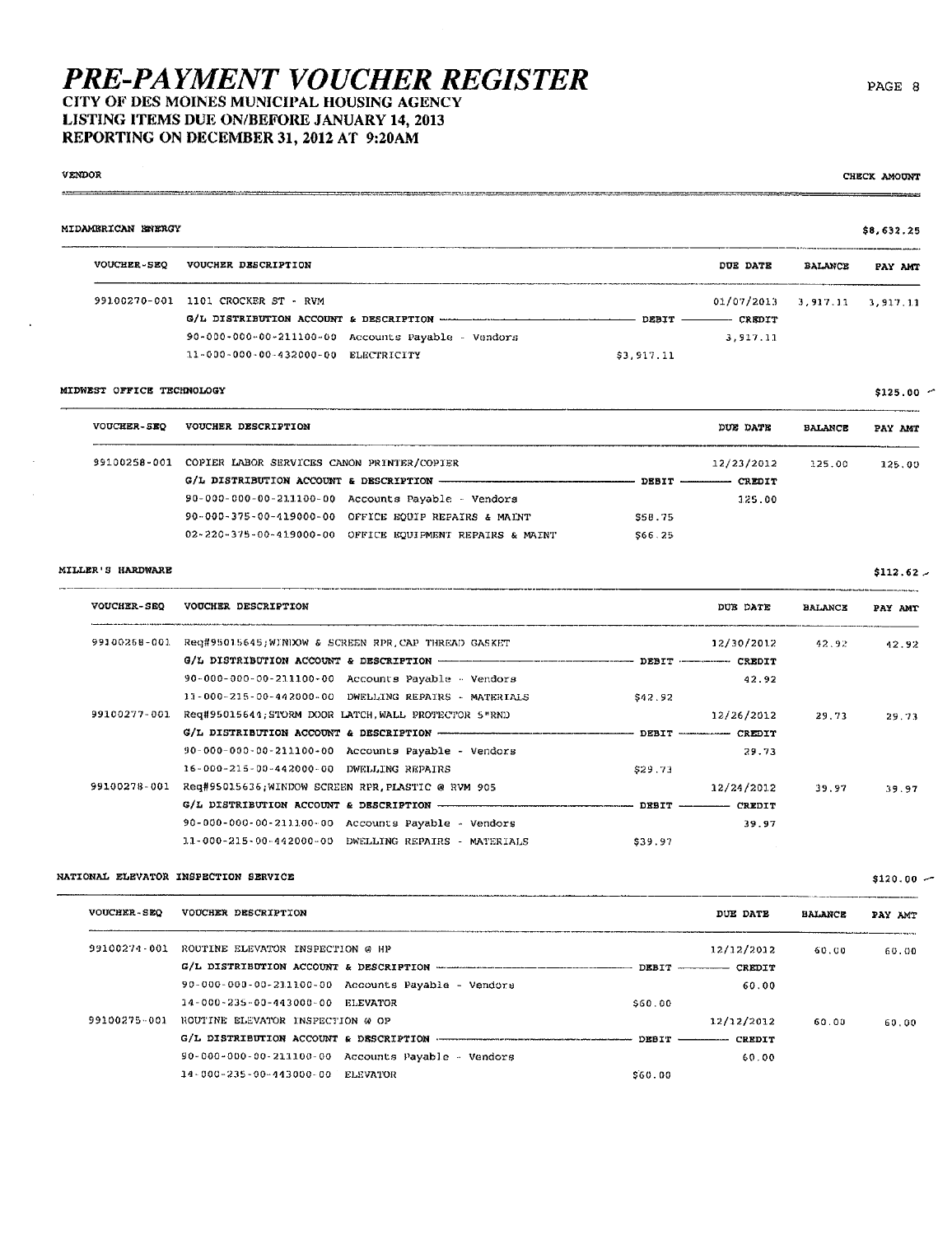## **PRE-PAYMENT VOUCHER REGISTER** CITY OF DES MOINES MUNICIPAL HOUSING AGENCY LISTING ITEMS DUE ON/BEFORE JANUARY 14, 2013

REPORTING ON DECEMBER 31, 2012 AT 9:20AM

#### **VENDOR**

| NICHOLS CONTROLS & SUPPLY |                                                                            |          |                          |                | \$203.18   |
|---------------------------|----------------------------------------------------------------------------|----------|--------------------------|----------------|------------|
| <b>VOUCHER-SEQ</b>        | VOUCHER DESCRIPTION                                                        |          | DUE DATE                 | <b>BALANCE</b> | PAY AMT    |
| 99100279-001              | Reg#95015598, MULTI LEAD SPIRAL IGN FOR RVM                                |          | 11/18/2012               | 161.28         | $161.28 -$ |
|                           | G/L DISTRIBUTION ACCOUNT & DESCRIPTION - PRODUCT AND ACCOUNT & DESCRIPTION |          | DEBIT -------- CREDIT    |                |            |
|                           | $90 - 000 - 000 - 00 - 211100 - 00$ Accounts Payable - Vendors             |          | 161.28                   |                |            |
|                           | 11-000-275-00-442000-00 HVAC                                               | \$161.28 |                          |                |            |
| 99100292-001              | NEEDLE NOSE & LONG NOSE PLIERS FOR OP                                      |          | 12/22/2012               | 41.90          | 41.90      |
|                           |                                                                            |          | DEBIT ----------- CREDIT |                |            |
|                           | 90-000-000-00-211100-00 Accounts Payable - Vendors                         |          | 41.90                    |                |            |
|                           | 14-000-335-00-442000-00 MAINT SUPPLIES                                     | \$41.90  |                          |                |            |

## NITE OWL PRINTING

DUE DATE VOUCHER-SEQ VOUCHER DESCRIPTION **BALANCE** PAY AMT 99100248-001 S8 MOVING WITH ASSISTANCE FORM 12/29/2012 75,00 75.00 G/L DISTRIBUTION ACCOUNT & DESCRIPTION ----------- DEBIT - $-$  CREDIT 90-000-000-00-211100-00 Accounts Payable - Vendors 75.00 02-220-417-00-419000-00 PRINTING \$75.00 99100249-001 PH APPLICATION PACKET 407.50  $01/12/2013$ 407.50 G/L DISTRIBUTION ACCOUNT & DESCRIPTION - $-$  DEBIT  $-$ ------ CREDIT 90-000-000-00-211100-00 Accounts Payable - Vendors 407.50 90-000-417-00-419000-00 PRINTING COSTS \$407.50 99100250-001 S8 REQUEST FOR INSPECTION PADS  $01/14/2013$  $70.00$  $70,00$ G/L DISTRIBUTION ACCOUNT & DESCRIPTION - $-$  DEBIT  $-$  CREDIT 90-000-000-00-211100-00 Accounts Payable - Vendors  $20.00$ 02-220-417-00-419000-00 PRINTING \$70.00 99100252-001 REQUEST FOR LEAVE FORM  $01/14/2013$ 285.00 285.00 G/L DISTRIBUTION ACCOUNT & DESCRIPTION - $-$  DEBIT  $-$  CREDIT 90-000-000-00-211100-00 Accounts Payable - Vendors 285.00 90-000-417-00-419000-00 PRINTING COSTS \$133.95 02-220-417-00-419000-00 PRINTING \$151.05 99100271-001 S8 HAP TENANCY ADDENDUM PRT A, HAP CONTRACT PRT B, C  $01/14/2013$  1, 240.00 1, 240.00 G/L DISTRIBUTION ACCOUNT & DESCRIPTION -- DEBIT WARNINGTHE CREDIT 90-000-000-00-211100-00 Accounts Payable - Vendors 1,240.00 02-220-417-00-419000-00 PRINTING \$1,240.00

### PITNEY BOWES

| <b>VOUCHER-SEO</b> | VOUCHER DESCRIPTION                                      |          | DUE DATE   | <b>BALANCE</b> | PAY AMT  |
|--------------------|----------------------------------------------------------|----------|------------|----------------|----------|
| 99100272-001       | QUARTERLY MAINTENANCE AGREEMENT FOR MAIL MACHINE         |          | 12/28/2012 | 1,209.00       | 1,209.00 |
|                    |                                                          |          |            |                |          |
|                    | 90-000-000-00-211100-00 Accounts Payable - Vendors       |          | 1,209.00   |                |          |
|                    | 90-000-375-00-419000-00 OFFICE EQUIP REPAIRS & MAINT     | \$511.41 |            |                |          |
|                    | 02-220-375-00-419000-00 OFFICE EOUIPMENT REPAIRS & MAINT | \$576.69 |            |                |          |
|                    | 90-000-375-00-419000-99 Office Equip Repairs & Maint.    | \$120.90 |            |                |          |

CHECE AMOUNT

\$2,077.50

 $$1,209.00$  -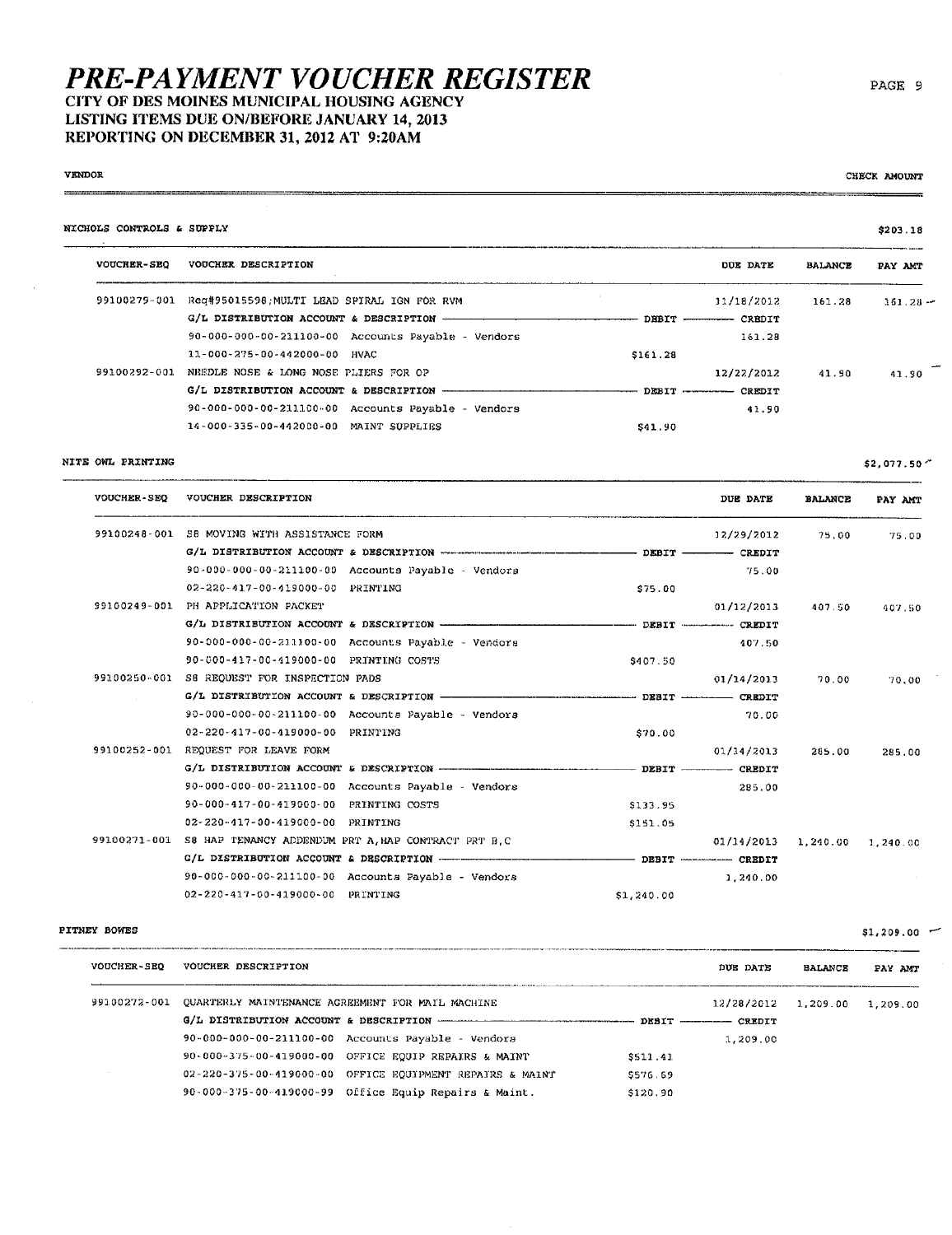## **PRE-PAYMENT VOUCHER REGISTER** CITY OF DES MOINES MUNICIPAL HOUSING AGENCY LISTING ITEMS DUE ON/BEFORE JANUARY 14, 2013 REPORTING ON DECEMBER 31, 2012 AT 9:20AM

## **VENDOR**  $rac{1}{2}$

CHECK AMOUNT *<u>TARANTEEN</u>* 

PAGE 10

| PREFERRED PEST CONTROL INC |                                                                                         |            |                     |                | $$3,700.00$ $\sim$ |
|----------------------------|-----------------------------------------------------------------------------------------|------------|---------------------|----------------|--------------------|
| <b>VOUCHER-SEO</b>         | VOUCHER DESCRIPTION                                                                     |            | DUE DATE            | <b>BALANCE</b> | PAY AMT            |
| 99100211-001               | INSTALL RODENT CONTROL @ RVM                                                            |            | 12/12/2012          | 1,000.00       | 1.000.00           |
|                            | G/L DISTRIBUTION ACCOUNT & DESCRIPTION THE RESOLUTION OF THE RESOLUTION OF STRIPS ORBIT |            |                     |                |                    |
|                            | 90-000-000-00-211100-00 Accounts Payable - Vendors                                      |            | 1,000.00            |                |                    |
|                            | 11-000-403-00-443000-00 PEST CONTROL                                                    | \$1,000.00 |                     |                |                    |
| 99100212-001               | HEAT REMEDIATE BED BUG TREATMENT @ 1404 10TH ST                                         |            | 12/13/2012 1,100.00 |                | 1,100.00           |
|                            |                                                                                         |            |                     |                |                    |
|                            | 90-000-000-00-211100-00 Accounts Payable - Vendors                                      |            | 1,100.00            |                |                    |
|                            | 15-000-403-00-443000-00 PEST CONTROL                                                    | \$1,100.00 |                     |                |                    |
| 99100213-001               | HEAT REMEDIATE BED BUG TREATMENT @ RVM #320                                             |            | 12/12/2012          | 800.00         | 800.00             |
|                            |                                                                                         |            |                     |                |                    |
|                            | $90 - 000 - 000 - 00 - 211100 - 00$ Accounts Payable - Vendors                          |            | 800.00              |                |                    |
|                            | 11-000-403-00-443000-00 PEST CONTROL                                                    | \$800.00   |                     |                |                    |
| 99100214-001               | HEAT REMEDIATE BED BOG TREATMENT @ RVM #410                                             |            | 12/12/2012          | 600.00         | 800.00             |
|                            |                                                                                         |            |                     |                |                    |
|                            | 90-000-000-00-211100-00 Accounts Payable - Vendors                                      |            | 800.00              |                |                    |
|                            | 11-000-403-00-443000-00 PEST CONTROL                                                    | \$800.00   |                     |                |                    |
|                            |                                                                                         |            |                     |                |                    |

## PROCTOR MECHANICAL CORP

| <b>VOUCHER-SEO</b> | VOUCHER DESCRIPTION                                              | DUE DATE                 | <b>BALANCE</b>                     | PAY AMT |
|--------------------|------------------------------------------------------------------|--------------------------|------------------------------------|---------|
|                    | 99100260-001 Req#95015614; CUT WATER/SEWER LINE @ MAIN-1227 E 17 |                          | $12/12/2012$ $4,330.00$ $4,330.00$ |         |
|                    |                                                                  | DEBIT ----------- CREDIT |                                    |         |
|                    | $90 - 000 - 000 - 00 - 211100 - 00$ Accounts Payable - Vendors   | 4,330.00                 |                                    |         |
|                    | 16-000-406-00-443000-00 PLUMBING                                 | \$4,330.00               |                                    |         |

#### PURCHASE POWER

| <b>VOUCHER-SEQ</b> | VOUCHER DESCRIPTION                 |                            |            | DUE DATE      | <b>BALANCE</b> | PAY AMT  |  |
|--------------------|-------------------------------------|----------------------------|------------|---------------|----------------|----------|--|
| 99100273-001       | POSTAGE FOR MAIL MACHINE            |                            |            | 12/11/2012    | 5,000.00       | 5.000.00 |  |
|                    |                                     |                            | DEBIT -    | <b>CREDIT</b> |                |          |  |
|                    | $90 - 000 - 000 - 00 - 211100 - 00$ | Accounts Payable - Vendors |            | 5.000.00      |                |          |  |
|                    | 11-000-410-00-419000-00             | POSTAGE                    | \$328.18   |               |                |          |  |
|                    | $12 - 000 - 430 - 00 - 419000 - 00$ | POSTAGE EXP                | \$83.79    |               |                |          |  |
|                    | $13 - 000 - 410 - 00 - 419000 - 00$ | <b>POSTAGE</b>             | \$87.28    |               |                |          |  |
|                    | 14-000-410-00-419000-00             | POSTAGE                    | \$151.87   |               |                |          |  |
|                    | 15-000-410-00-419000-00             | POSTAGE                    | \$15.71    |               |                |          |  |
|                    | $16 - 000 - 410 - 00 - 419000 - 00$ | POSTAGE                    | \$33.17    |               |                |          |  |
|                    | $02 - 220 - 410 - 00 - 419000 - 00$ | <b>POSTAGE</b>             | \$4,281.63 |               |                |          |  |
|                    | $02 - 235 - 410 - 00 - 419000 - 00$ | POSTAGE                    | 518.37     |               |                |          |  |

SHRED-IT USA - DES MOINES

 $$37.45 -$ 

| <b>VOUCHER-SEO</b> | VOUCHER DESCRIPTION                                                                                                                                                     | DUE DATE   | <b>BALANCE</b> | PAY AMT |
|--------------------|-------------------------------------------------------------------------------------------------------------------------------------------------------------------------|------------|----------------|---------|
|                    | ----<br><b>RESIDENT AND SERVICE SERVICE SERVICE CONTRACTS SOUTHAMPTERS CONTRACTS INTO A RESIDENT AND RELEASED FOR A STATISTICS.</b><br>99100284-001 SHREDDING DOCUMENTS | 01/04/2013 | 37.45          | 37.45   |

 $$4,330.00 \times$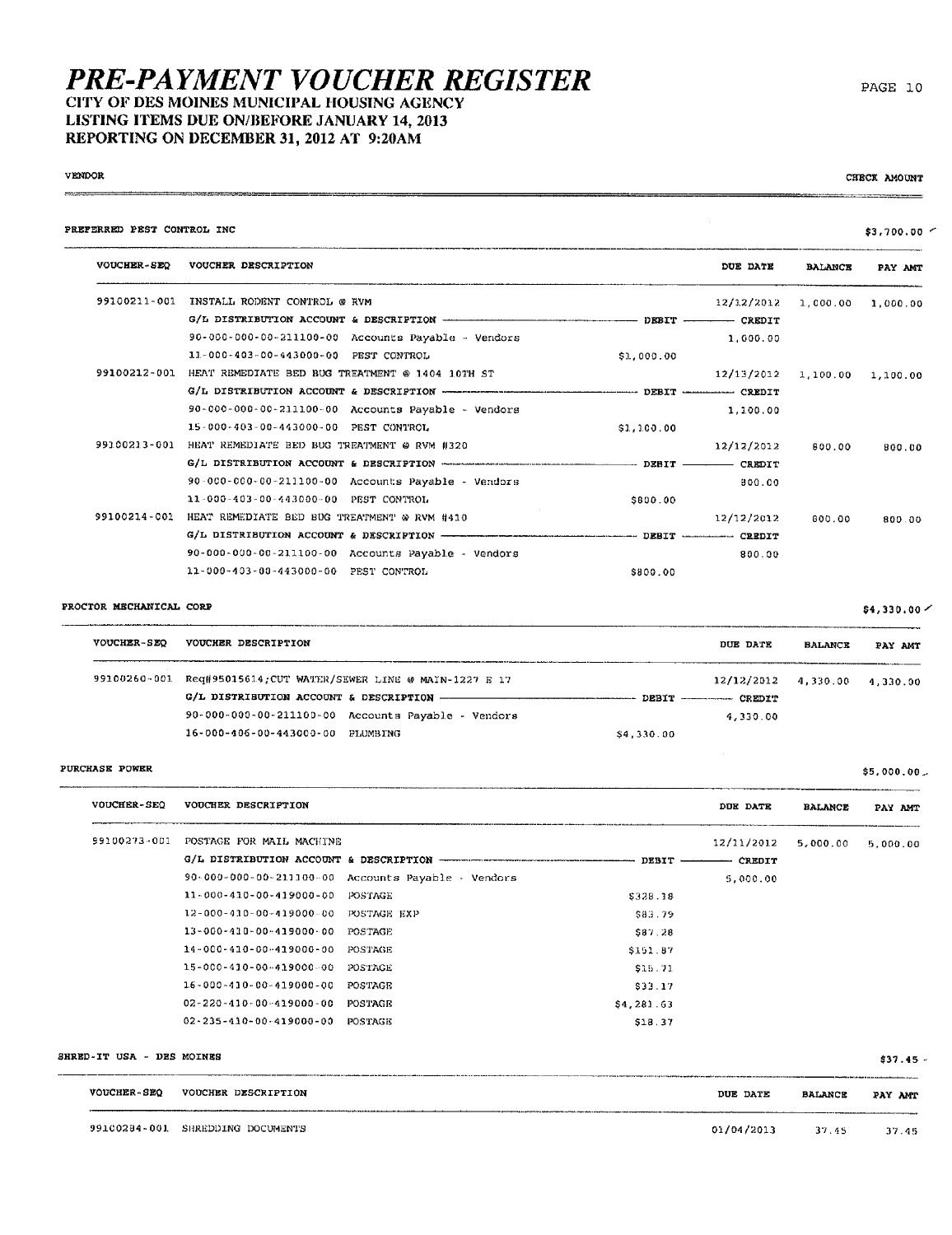## **PRE-PAYMENT VOUCHER REGISTER** CITY OF DES MOINES MUNICIPAL HOUSING AGENCY LISTING ITEMS DUE ON/BEFORE JANUARY 14, 2013

REPORTING ON DECEMBER 31, 2012 AT 9:20AM

### **VENDOR** CHECK AMOUNT  $-$  DEBIT  $-$  -  $-$  CREDIT 90-000-000-00-211100-00 Accounts Payable - Vendors 37.45 90-000-999-00-419000-00 MISC EXPENSE \$37.45 SMITH'S SEWER SERVICE  $$70.00 -$ VOUCHER-SEQ VOUCHER DESCRIPTION DUE DATE **BALANCE** PAY AMT 99100282-001 SERVICE LABOR TO CLEAN SINK LINE @ SVM #214/216  $11/15/2012$ 70.00 G/L DISTRIBUTION ACCOUNT & DESCRIPTION ---- DEBIT - - - CREDIT 90-000-000-00-211100-00 Accounts Payable - Vendors  $70.00$ 13-000-406-00-443000-00 PLUMBING \$70.00 SUNDBERG CO  $$39.63$   $\sim$

| <b>VOUCHER-SEO</b> | VOUCHER DESCRIPTION                                | DUE DATE                  | <b>BALANCE</b> | PAY AMT |
|--------------------|----------------------------------------------------|---------------------------|----------------|---------|
|                    | 99100280-001 Req#95015640, EVAP AC/DC MOTOR        | 12/14/2012                | 39.63          | 39.63   |
|                    |                                                    | $DEBIT$ _______<br>CREDIT |                |         |
|                    | 90-000-000-00-211100-00 Accounts Payable - Vendors | 39.63                     |                |         |
|                    | 13-000-210-00-442000-00 DWELLING EOUIP             | \$39.63                   |                |         |

## TCI ALARMS

| <b>VOUCHER-SEO</b> | VOUCHER DESCRIPTION                                            |               | DUE DATE                    | <b>BALANCE</b> | PAY AMT |
|--------------------|----------------------------------------------------------------|---------------|-----------------------------|----------------|---------|
| 99100259-001       | FIRE ALARM MONITORING FOR ALL MANORS                           | $DEBIT$ $---$ | 12/13/2012<br><b>CREDIT</b> | 450.00         | 450.00  |
|                    | $90 - 000 - 000 - 00 - 211100 - 00$ Accounts Payable - Vendors |               | 450.00                      |                |         |
|                    | 11-000-252-00-443000-00 FIRE & SAFETY CONTRACT COSTS           | \$90.00       |                             |                |         |
|                    | 12-000-252-00-443000-00 FIRE AND SAFETY CONTRACTS              | \$90.00       |                             |                |         |
|                    | 13-000-252-00-443000-00 FIRE AND SAFETY                        | \$90.00       |                             |                |         |
|                    | 14-000-252-00-443000-00 FIRE AND SAFETY                        | \$180.00      |                             |                |         |

## CARA WEIS

| <b>VOUCHER-SEO</b> | VOUCHER DESCRIPTION               |                                                                | DUE DATE   | <b>BALANCE</b> | PAY AMT |
|--------------------|-----------------------------------|----------------------------------------------------------------|------------|----------------|---------|
|                    | 99100283-001 NOVEMBER '12 MILEAGE |                                                                | 11/05/2012 | 14.21          | 14.21   |
|                    |                                   |                                                                |            |                |         |
|                    |                                   | $90 - 000 - 000 - 00 - 211100 - 00$ Accounts Payable - Vendors | 3.4.23     |                |         |
|                    | 02-220-355-00-415000-00 MILEAGE   |                                                                | \$14.21    |                |         |

| *** REPORT TOTALS *** |                         | NUMBER OF ITEMS READY TO PAY |                   | 62          |
|-----------------------|-------------------------|------------------------------|-------------------|-------------|
|                       | NUMBER OF CHECKS NEEDED |                              |                   | 30          |
|                       | TOTAL OF ITEM BALANCES  |                              | \$73,494.38       |             |
|                       | TOTAL AMOUNT TO PAY     |                              | $$73,494,38$ $0'$ |             |
|                       |                         |                              |                   | $6^{\circ}$ |
|                       |                         |                              |                   |             |

### AUTOMATIC INTERFUND TRANSACTIONS

DUE-TO (CREDIT) ACCOUNT

DUE-FROM (DEBIT) ACCOUNT

**AMOUNT** 

PAGE 11

 $$450.00 -$ 

70.00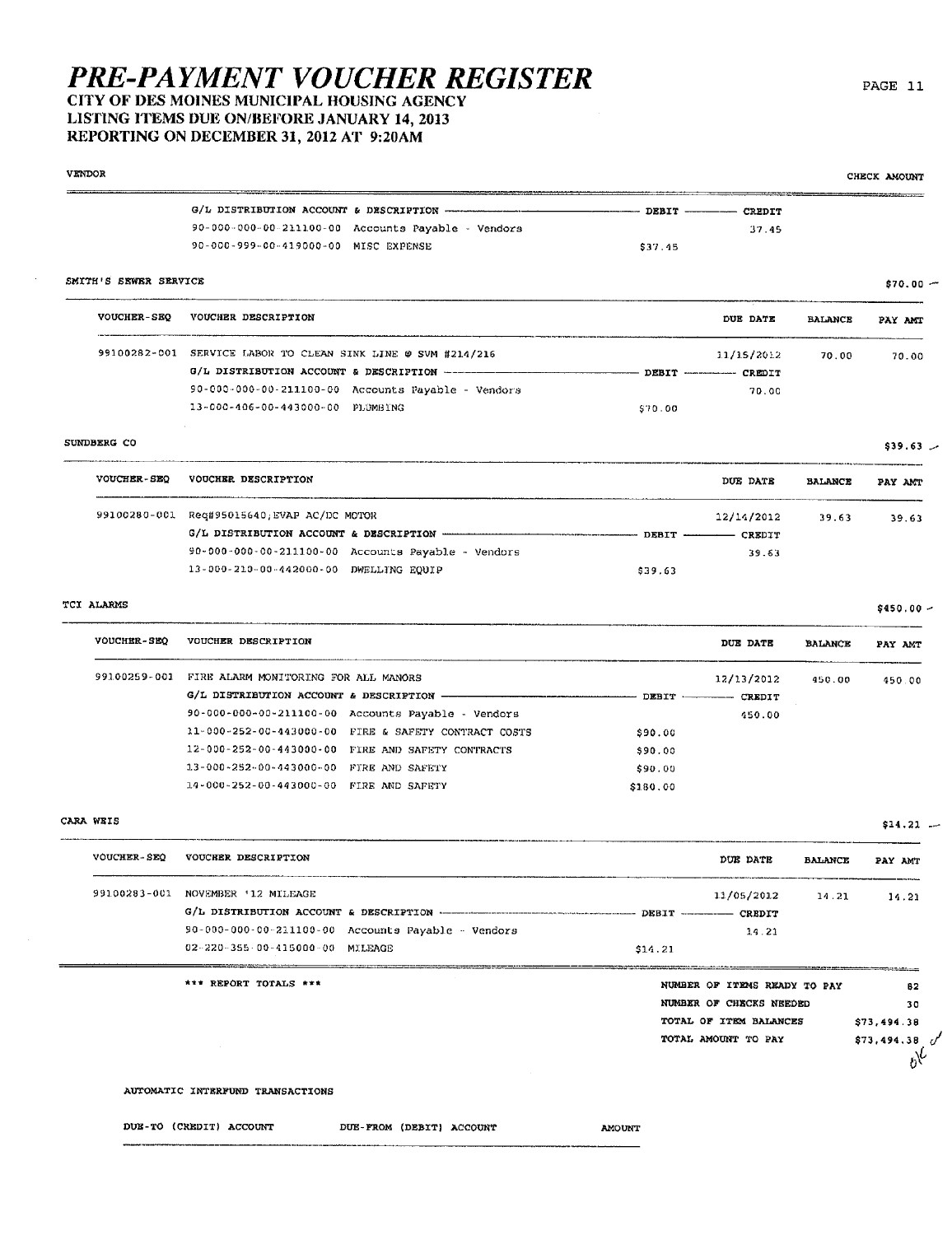| 09-000-000-00-214500-00 | 90-009-000-00-129500-00             | 28, 176, 00 |
|-------------------------|-------------------------------------|-------------|
| 12-000-000-00-214500-00 | $90 - 012 - 000 - 00 - 129500 - 00$ | 1,692.11    |
| 11-000-000-00-214500-00 | 90-011-000-00-129500-00             | 8,630.06    |
| 02-000-000-00-214500-00 | 90-017-000-00-129500-00             | 13,447.63   |
| 14-000-000-00-214500-00 | 90-014-000-00-129500-00             | 4.660.64    |
| 16-000-000-00-214500-00 | 90-016-000-00-129500-00             | 6,758,50    |
| 15-000-000-00-214500-00 | 90-015-000-00-129500-00             | 1,330.81    |
| 04-000-000-00-214500-00 | 90-018-000-00-129500-00             | 10.00       |
| 13-000-000-00-214500-00 | 90-013-000-00-129500-00             | 286.91      |

 $\mathcal{L}(\mathcal{A})$  and  $\mathcal{L}(\mathcal{A})$  .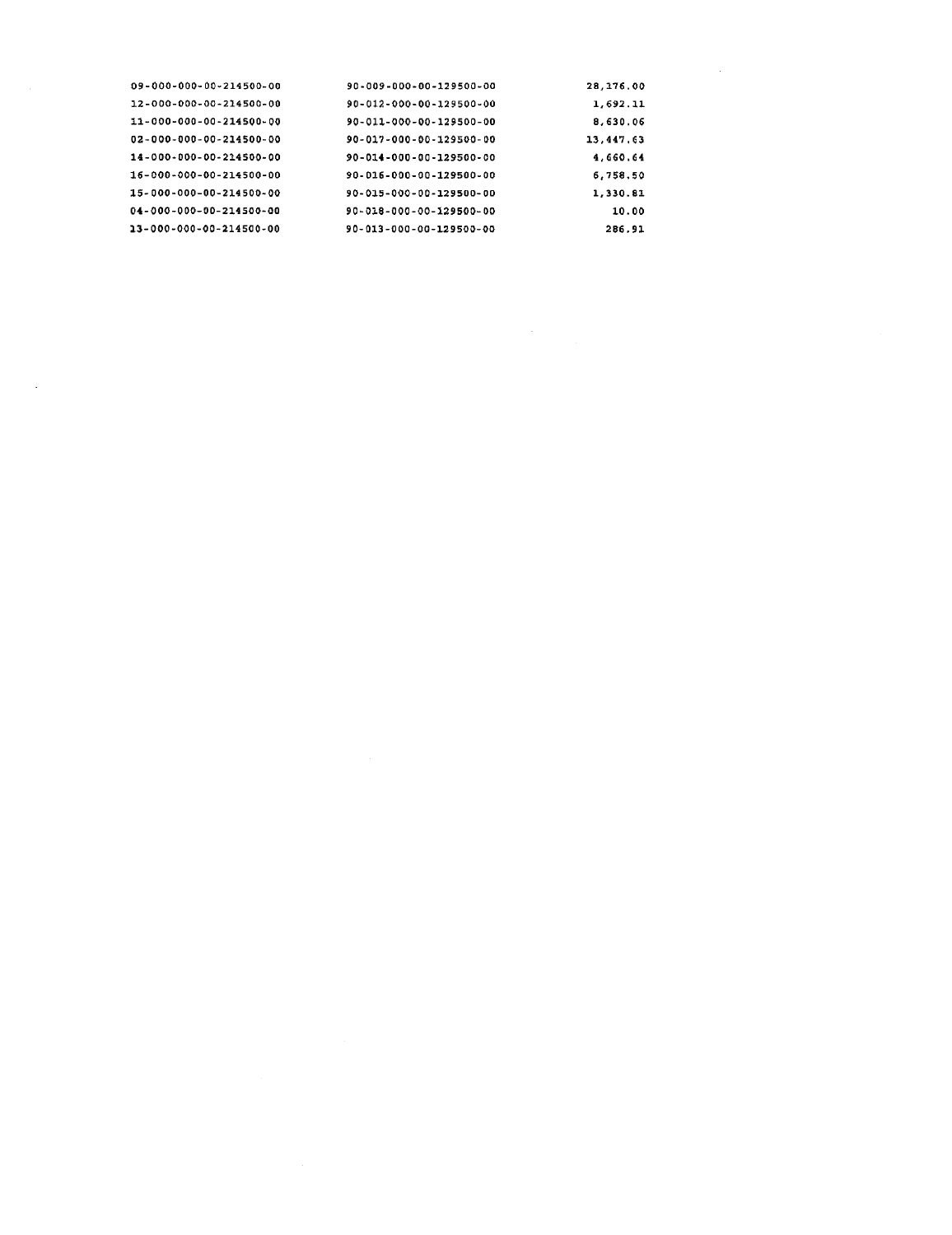CITY OF DES MOINES MUNICIPAL HOUSING AGENCY LISTING ITEMS DUE ON/BEFORE JANUARY 21, 2013

REPORTING ON JANUARY 7, 2013 AT 9:17AM

## **VENDOR**

CHECK AMOUNT

#### $$3,360.00$   $^{\circ}$ AMERICAN PERFECTION VOUCHER-SEQ VOUCHER DESCRIPTION DUE DATE **BALANCE** PAY AMT 99100343-001 Req#95015620; FURNISM/INSTALL BASEMENT WTR PROOFING 12/10/2012 3,360.00 3,360.00 G/L DISTRIBUTION ACCOUNT & DESCRIPTION -........ DEBIT - CREDIT 3,360.00 90-000-000-00-211100-00 Accounts Payable - Vendors  $16 - 000 - 000 - 00 - 140070 - 00$  Buildings & Improvements \$3,360.00

#### DENISE CARRINGTON

...

| <b>VOUCHER-SEO</b> | VOUCHER DESCRIPTION             |                                                                      |         | <b>DUE DATE</b>            | <b>BALANCE</b> | PAY AMT |
|--------------------|---------------------------------|----------------------------------------------------------------------|---------|----------------------------|----------------|---------|
| 99100353-001       | DECEMBER '12 MILEAGE            |                                                                      |         | 12/31/2012                 | 31 14          | 31.14   |
|                    |                                 | G/L DISTRIBUTION ACCOUNT & DESCRIPTION <b>ACCOUNT AND RESOLUTION</b> |         | DEBIT ------------- CREDIT |                |         |
|                    |                                 | $90 - 000 - 000 - 00 - 211100 - 00$ Accounts Payable - Vendors       |         | 31.14                      |                |         |
|                    | 02-220-355-00-415000-00 MILEAGE |                                                                      | \$31.14 |                            |                |         |

## CENTURYLINK

| <b>VOUCHER-SEQ</b> | VOUCHER DESCRIPTION                                |         | DUE DATE   | <b>BALANCE</b> | PAY AMT |
|--------------------|----------------------------------------------------|---------|------------|----------------|---------|
| 99100301-001       | RVM INTERCOM                                       |         | 01/05/2013 | 43.19          | 43.19   |
|                    |                                                    |         |            |                |         |
|                    | 90-000-000-00-211100-00 Accounts Payable - Vendors |         | 43.19      |                |         |
|                    | 11-000-450-00-419000-00 TELEPHONE SERVICE          | \$43.19 |            |                |         |
|                    | 99100302-001 EVM FIRE ALARM                        |         | 01/05/2013 | 87.54          | 87.54   |
|                    |                                                    |         |            |                |         |
|                    | 90-000-000-00-211100-00 Accounts Payable - Vendors |         | 87.54      |                |         |
|                    | 12-000-450-00-419000-00 TELEPHONE SERVICE          | \$87.54 |            |                |         |
| 99100303-001       | HP FIRE ALARM                                      |         | 01/11/2013 | 87.54          | 87.54   |
|                    |                                                    |         |            |                |         |
|                    | 90-000-000-00-211100-00 Accounts Payable - Vendors |         | 87.54      |                |         |
|                    | 14-000-450-00-419000-00 TELEPHONE SERVICE          | \$87.54 |            |                |         |
|                    | 99100304-001 OP FIRE ALARM                         |         | 01/11/2013 | 87.54          | 87.54   |
|                    |                                                    |         |            |                |         |
|                    | 90-000-000-00-211100-00 Accounts Payable - Vendors |         | 87.54      |                |         |
|                    | 14-000-450-00-419000-00 TELEPHONE SERVICE          | 587.54  |            |                |         |
|                    | 99100305-001 SVM ELEVATOR PHONE                    |         | 01/11/2013 | 48.69          | 48.69   |
|                    |                                                    |         |            |                |         |
|                    | 90-000-000-00-211100-00 Accounts Payable - Vendors |         | 48.69      |                |         |
|                    | 13-000-450-00-419000-00 TELEPHONE SERVICE          | \$48.69 | $\sim$     |                |         |
| 99100306-001       | SVM FIRE ALARM                                     |         | 01/11/2013 | 87.54          | 87.54   |
|                    |                                                    |         |            |                |         |
|                    | 90-000-000-00-211100-00 Accounts Payable - Vendors |         | 87.54      |                |         |
|                    | 13-000-450-00-419000-00 TELEPHONE SERVICE          | \$87.54 |            |                |         |
|                    |                                                    |         |            |                |         |

COMMONWEALTH ELECTRIC CO OF THE MIDWEST

 $$2,002.13$  /

| <b>VOUCHER-SEO</b> | VOUCHER DESCRIPTION                                         | <b>DUE DATE</b>                  | <b>BALANCE</b> | PAY AMT |
|--------------------|-------------------------------------------------------------|----------------------------------|----------------|---------|
|                    | 99100334-001 Req#95015545; ELECTRICAL WORK @ 1104 SE PHILIP | $01/17/2013$ 1, 138.87 1, 138.87 |                |         |

 $\ddot{\phantom{a}}$ 

 $$31.14 -$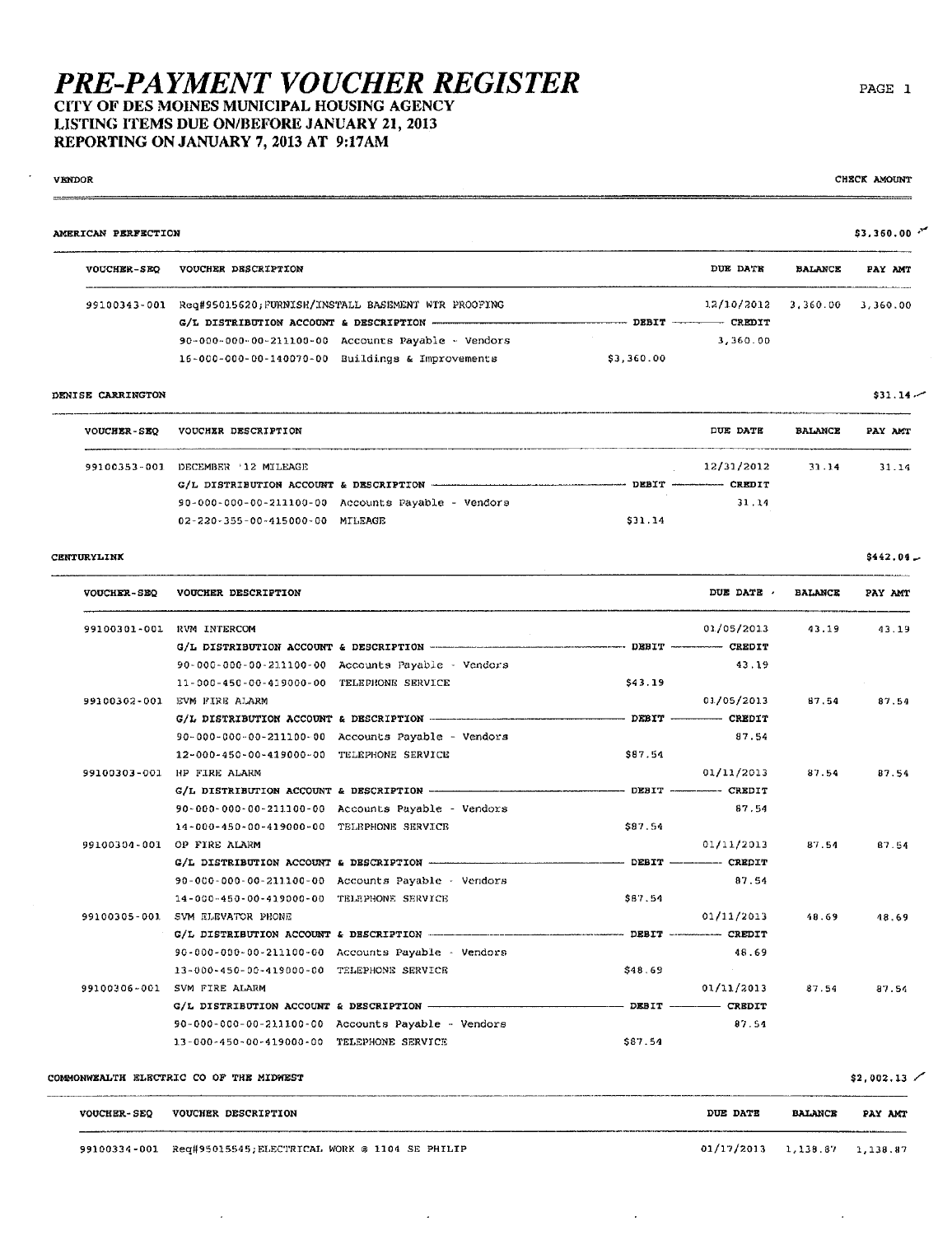## CITY OF DES MOINES MUNICIPAL HOUSING AGENCY LISTING ITEMS DUE ON/BEFORE JANUARY 21, 2013

REPORTING ON JANUARY 7, 2013 AT 9:17AM

## **VENDOR**

 $\sim$ 

|              | 90-000-000-00-211100-00 Accounts Payable - Vendors             |            | 1, 138, 87 |        |        |
|--------------|----------------------------------------------------------------|------------|------------|--------|--------|
|              | 16-000-230-00-443000-00 ELECTRICAL                             | \$1,136.87 |            |        |        |
| 99100335-001 | INSTALL RECEPTACLE FOR SECURITY MONITORS @ RVM                 |            | 01/16/2013 | 169.74 | 169.74 |
|              |                                                                |            |            |        |        |
|              | $90 - 000 - 000 - 00 - 211100 - 00$ Accounts Payable - Vendors |            | 169.74     |        |        |
|              | 11-000-230-00-443000-00 ELECTRICAL CONTRACT COSTS              | \$169.74   |            |        |        |
| 99100336-001 | TROUBLESHOOT/REPAIR PARKING LOT LIGHTS @ RVM                   |            | 01/16/2013 | 383.59 | 383.59 |
|              |                                                                |            |            |        |        |
|              | $90 - 000 - 000 - 00 - 211100 - 00$ Accounts Payable - Vendors |            | 383.59     |        |        |
|              | 11-000-230-00-443000-00 ELECTRICAL CONTRACT COSTS              | \$383.59   |            |        |        |
| 99100337-001 | REPAIR PARKING LOT LIGHTS @ OP                                 |            | 01/16/2013 | 309.93 | 309.93 |
|              |                                                                |            |            |        |        |
|              | 90-000-000-00-211100-00 Accounts Payable - Vendors             |            | 309.93     |        |        |
|              | 14-000-230-00-443000-00 ELECTRICAL                             | \$309.93   |            |        |        |
|              |                                                                |            |            |        |        |

## CONSTELLATION NEWENERGY GAS DIVISION

| <b>VOUCHER - SEQ</b> | VOUCHER DESCRIPTION                                  |                  | DUE DATE      | <b>BALANCE</b>    | PAY AMT |
|----------------------|------------------------------------------------------|------------------|---------------|-------------------|---------|
| 99100333-001         | GAS COSTS FOR NOVEMBER 2012                          |                  | 01/07/2013    | 4.944.94 4.944.94 |         |
|                      |                                                      | $DEBIT$ ———————— | <b>CREDIT</b> |                   |         |
|                      | $90-000-000-00-211100-00$ Accounts Payable - Vendors |                  | 4.944.94      |                   |         |
|                      | 11-000-000-00-433000-00 GAS                          | \$2,836.68       |               |                   |         |
|                      | $12 - 000 - 000 - 00 - 433000 - 00$ GAS              | \$529.27         |               |                   |         |
|                      | 13-000-000-00-433000-00 GAS                          | \$599.03         |               |                   |         |
|                      | 14-000-000-00-433000-00 GAS                          | \$979.96         |               |                   |         |

### **KAREN CREEK**

à.

| <b>VOUCHER-SEO</b> | VOUCHER DESCRIPTION                    |                                                                                                          | DUE DATE                     | <b>BALANCE</b> | PAY AMT |
|--------------------|----------------------------------------|----------------------------------------------------------------------------------------------------------|------------------------------|----------------|---------|
| 99100341-001       | DECEMBER '12 MILEAGE                   |                                                                                                          | 12/31/2012                   | 15.54          | 25.54   |
|                    | G/L DISTRIBUTION ACCOUNT & DESCRIPTION | A 400 YO F REPORTED HER CARD AND RESIDENCE OF THE CONTRACTOR OF CARD AND RELEASED FOR AN INTERFERING WAS | DEBIT --------------- CREDIT |                |         |
|                    |                                        | 90-000-000-00-211100-00 Accounts Payable - Vendors                                                       | 15.54                        |                |         |
|                    | 90-000-355-00-415000-00 MILEAGE        |                                                                                                          | \$15.54                      |                |         |

### **BRIAN DENNIS**

| <b>VOUCHER-SEQ</b> | VOUCHER DESCRIPTION                                            | DUE DATE                  | <b>BALANCE</b> | PAY AMT |
|--------------------|----------------------------------------------------------------|---------------------------|----------------|---------|
| 99100342-001       | DECEMBER 12 MILEAGE                                            | 12/31/2012                | 23.31          | 23.31   |
|                    | G/L DISTRIBUTION ACCOUNT & DESCRIPTION - THE RESOLUTION        | DEBIT ------------ CREDIT |                |         |
|                    | $90 - 000 - 000 - 00 - 211100 - 00$ Accounts Payable - Vendors | 23.31                     |                |         |
|                    | 02-220-355-00-415000-00<br>MILEAGE                             | \$23.31                   |                |         |

### DES MOINES WATER WORKS

 $\mathcal{A}$  $\bar{z}$ 

|                    |                             |            |                | ______  |
|--------------------|-----------------------------|------------|----------------|---------|
| <b>VOUCHER-SEQ</b> | VOUCHER DESCRIPTION         | DUE DATE   | <b>BALANCE</b> | PAY AMT |
|                    | 99100307-001 2417 SW 9TH ST | 01/16/2013 | 673.64         | 673.61  |

 $\cdot$ 

 $\bar{z}$ 

PAGE 2

CHECK AMOUNT

 $$4, 944.94$ 

 $$15.54 -$ 

 $$23.31$ 

 $$4,041.18 -$ 

 $\cdot$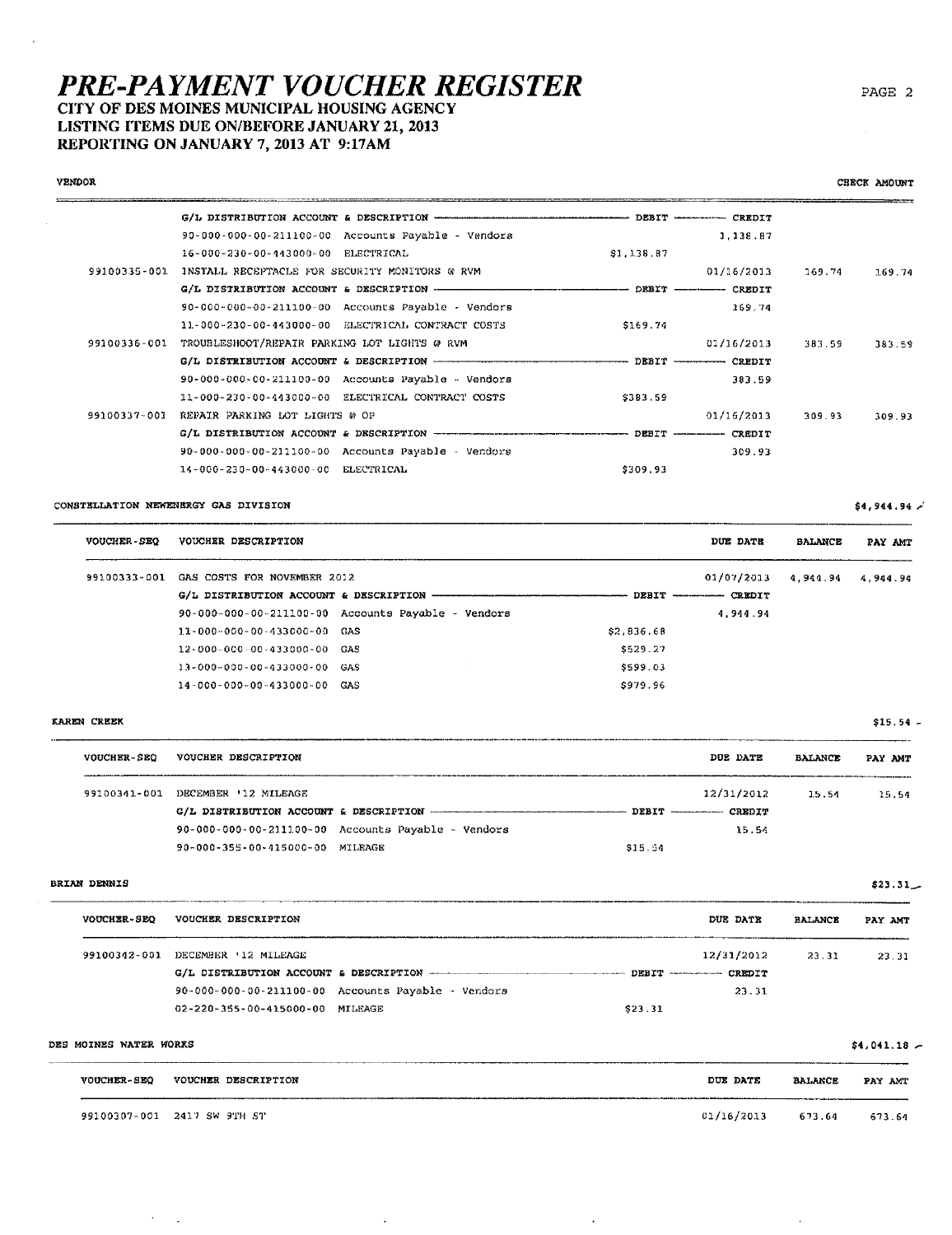## CITY OF DES MOINES MUNICIPAL HOUSING AGENCY LISTING ITEMS DUE ON/BEFORE JANUARY 21, 2013

REPORTING ON JANUARY 7, 2013 AT 9:17AM

| <b>VENDOR</b> |                                                 |                                                                     |          |                             |       | CHECK AMOUNT |
|---------------|-------------------------------------------------|---------------------------------------------------------------------|----------|-----------------------------|-------|--------------|
|               |                                                 |                                                                     |          | DEBIT -------------- CREDIT |       |              |
|               |                                                 | 90-000-000-00-211100-00 Accounts Payable - Vendors                  |          | 673.64                      |       |              |
|               | 13-000-000-00-431000-00 WATER                   |                                                                     | \$266.03 |                             |       |              |
|               | 13-000-000-00-439000-00 OTHER UTILITIES EXP     |                                                                     | \$407.61 |                             |       |              |
| 99100308-001  | 3108 SENECA AVE                                 |                                                                     |          | 01/16/2013                  | 31.24 | 31.24        |
|               |                                                 |                                                                     |          | DEBIT ------------ CREDIT   |       |              |
|               |                                                 | $90 - 000 - 000 - 00 - 211100 - 00$ Accounts Payable $\sim$ Vendors |          | 31.24                       |       |              |
|               | 16-000-000-00-431000-00 Water                   |                                                                     | \$6.00   |                             |       |              |
|               | 16-000-000-00-439000-00 Other Utilities Expense |                                                                     | \$25.24  |                             |       |              |
| 99100309-001  | 1163 MLK JR PKWY                                |                                                                     |          | 01/17/2013                  | 41.24 | 41.24        |
|               |                                                 |                                                                     |          | CREDIT                      |       |              |
|               |                                                 | $90 - 000 - 000 - 00 - 211100 - 00$ Accounts Payable - Vendors      |          | 41.21                       |       |              |

|              | 15-000-000-00-431000-00 WATER                   |                                                    | \$6.00     |            |            |          |
|--------------|-------------------------------------------------|----------------------------------------------------|------------|------------|------------|----------|
|              |                                                 | 15-000-000-00-439000-00 OTHER UTILITIES EXPENSE    | \$35.24    |            |            |          |
| 99100310-001 | 5316 S UNION ST                                 |                                                    |            | 01/17/2013 | 31.24      | 31.24    |
|              |                                                 |                                                    |            |            |            |          |
|              |                                                 | 90-000-000-00-211100-00 Accounts Payable - Vendors |            | 31.24      |            |          |
|              | 16-000-000-00-431000-00 Water                   |                                                    | \$6.00     |            |            |          |
|              |                                                 | 16-000-000-00-439000-00 Other Utilities Expense    | \$25.24    |            |            |          |
| 99100311-001 | 2505 SW 12TH ST                                 |                                                    |            | 01/17/2013 | 31.24      | 31.24    |
|              |                                                 |                                                    |            |            |            |          |
|              |                                                 | 90-000-000-00-211100-00 Accounts Payable - Vendors |            | 31.24      |            |          |
|              | 16-000-000-00-431000-00 Water                   |                                                    | \$6.00     |            |            |          |
|              | 16-000-000-00-439000-00 Other Utilities Expense |                                                    | \$25.24    |            |            |          |
| 99100312-001 | 1223 WADE ST                                    |                                                    |            | 01/17/2013 | 31.24      | 31.24    |
|              |                                                 |                                                    |            |            |            |          |
|              |                                                 | 90-000-000-00-211100-00 Accounts Payable - Vendors |            | 31.24      |            |          |
|              | 16-000-000-00-431000-00 Water                   |                                                    | \$6.00     |            |            |          |
|              | 16-000-000-00-439000-00 Other Utilities Expense |                                                    | \$25,24    |            |            |          |
| 99100315-001 | 1101 CROCKER ST - RVM                           |                                                    |            | 01/17/2013 | 3, 201, 34 | 3,201.34 |
|              |                                                 |                                                    |            |            |            |          |
|              |                                                 | 90-000-000-00-211100-00 Accounts Payable - Vendors |            | 3,201.34   |            |          |
|              | 11-000-000-00-431000-00 WATER                   |                                                    | \$1,019.44 |            |            |          |
|              | 11-000-000-00-439000-00 OTHER UTILITIES EXP     |                                                    | \$2,181.90 |            |            |          |

### ELECTRICAL ENGINEERING & EQUIPMENT

 $\ddot{\phantom{a}}$ 

| <b>VOUCHER-SEQ</b> | VOUCHER DESCRIPTION                                  | DUE DATE                      | <b>BALANCE</b> | PAY AMT |
|--------------------|------------------------------------------------------|-------------------------------|----------------|---------|
|                    | 99100328-001 SERVICE REPAIR GENERATOR LESS TAX @ PF  | 12/18/2012                    | 170.60         | 170.60  |
|                    |                                                      | DEBIT ---------------- CREDIT |                |         |
|                    | $90-000-000-00-211100-00$ Accounts Payable - Vendors | 170.60                        |                |         |
|                    | 90-000-330-00-443000-00 MAINT EOUIP REPAIRS          | \$170.60                      |                |         |

## FEDERAL EXPRESS

 $\sim$ 

 $\ddot{\phantom{a}}$ 

| <b>VOUCHER-SEQ</b> | VOUCHER DESCRIPTION                                              | .<br>DUE DATE               | <b>BALANCE</b> | PAY AMT |
|--------------------|------------------------------------------------------------------|-----------------------------|----------------|---------|
|                    | 99100327-001 SHIPPING CHARGES FOR PER OF 11/20-12/14/12<br>DEBIT | 32/29/2012<br><b>CREDIT</b> | 380.07         | 380.07  |

 $\sim$ 

 $$380.07$   $-$ 

 $\epsilon$ 

 $\hat{\mathcal{A}}$ 

 $$170.60-$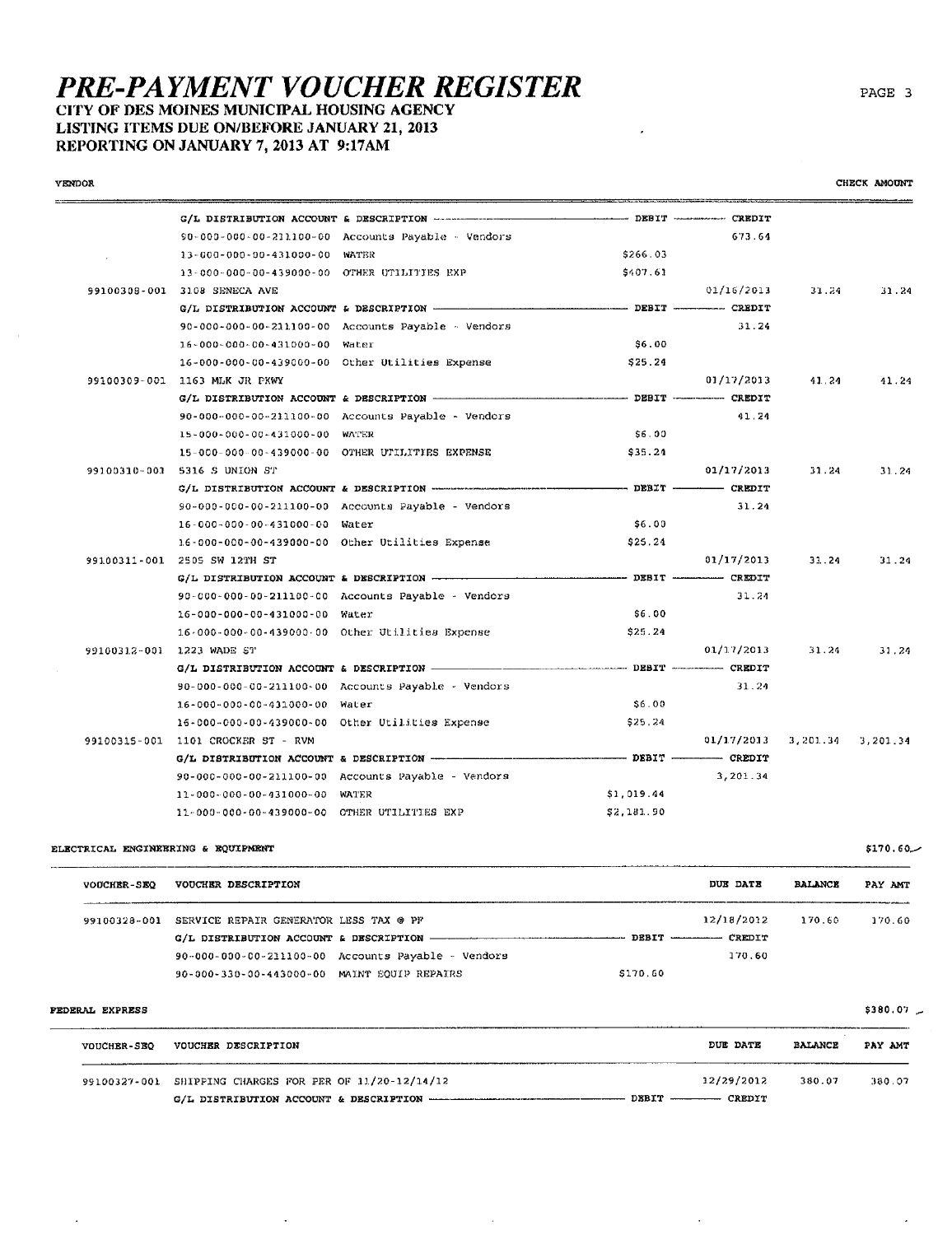## CITY OF DES MOINES MUNICIPAL HOUSING AGENCY LISTING ITEMS DUE ON/BEFORE JANUARY 21, 2013 REPORTING ON JANUARY 7, 2013 AT 9:17AM

| VENDOR                         |                                                           |                                                                                                 |            |            |                | CHECK AMOUNT      |
|--------------------------------|-----------------------------------------------------------|-------------------------------------------------------------------------------------------------|------------|------------|----------------|-------------------|
|                                |                                                           |                                                                                                 |            |            |                |                   |
|                                |                                                           | 90-000-000-00-211100-00 Accounts Payable - Vendors                                              |            | 380.07     |                |                   |
|                                | 90-000-410-00-419000-00 POSTAGE                           |                                                                                                 | \$329,33   |            |                |                   |
|                                | 90-000-410-00-419000-99 Postage                           |                                                                                                 | \$50,74    |            |                |                   |
| GILCREST/JEWETT LUMBER COMPANY |                                                           |                                                                                                 |            |            |                | \$4,567.00        |
| <b>VOUCHER-SEQ</b>             | VOUCHER DESCRIPTION                                       |                                                                                                 |            | DUE DATE   | <b>BALANCE</b> | PAY AMT           |
|                                | 99100339-001 Req#95015632, REPLACE CARPET/TILE @ RVM #707 |                                                                                                 |            | 11/28/2012 |                | 1,195.00 1,195.00 |
|                                |                                                           | G/L DISTRIBUTION ACCOUNT & DESCRIPTION - - - - - - - - - - - - - - - - DEBIT - - - - - - CREDIT |            |            |                |                   |
|                                |                                                           | $90 - 000 - 000 - 211100 - 00$ Accounts Payable - Vendors                                       |            | 1,195.00   |                |                   |
|                                | 10-011-363-00-146000-20 MOD REHAB - RVM                   |                                                                                                 | \$1.195.00 |            |                |                   |
| 99100345~001                   | Req#95015642;CARPET/TILE REPLACEMENT @ RVM #808           |                                                                                                 |            | 12/13/2012 |                | 1,686.00 1,686.00 |
|                                |                                                           |                                                                                                 |            |            |                |                   |
|                                |                                                           | 90-000-000-00-211100-00 Accounts Payable - Vendors                                              |            | 1,686.00   |                |                   |
|                                | 10-011-363-00-146000-59 RVM REHAB                         |                                                                                                 | \$1,686.00 |            |                |                   |
| 99100346-001                   | Req#95015643;CARPET/TILE REPLACEMENT @ RVM #807           |                                                                                                 |            | 12/13/2012 | 1,686.00       | 1,686.00          |
|                                |                                                           |                                                                                                 |            |            |                |                   |
|                                |                                                           | $90-000-000-00-211100-00$ Accounts Payable - Vendors                                            |            | 1,686.00   |                |                   |
|                                | 10-011-363-00-146000-59 RVM REHAB                         |                                                                                                 | \$1,686,00 |            |                |                   |

## GRAYBAR ELECTRIC CO., INC

VOUCHER-SEQ VOUCHER DESCRIPTION DUE DATE BALANCE PAY AMT 99100347-001 Req#95015650;16 CHANNEL DIGITAL VIDEO RECORDER  $12/17/2012$  1,930.17 1,930.17 G/L DISTRIBUTION ACCOUNT & DESCRIPTION --------------- $DEBIT$   $CRBDIT$ 90-000-000-00-211100-00 Accounts Payable - Vendors 1,930.17 10-011-922-00-146000-20 SURVEILLANCE EQUIP - RVM \$1,930.17

## IOWA DEPT OF PUBLIC HEALTH

| <b>VOUCHER-SEO</b> | VOUCHER DESCRIPTION                                |         | DUE DATE                   | <b>BALANCE</b> | PAY AMT |
|--------------------|----------------------------------------------------|---------|----------------------------|----------------|---------|
| 99100340-001       | LEAD SAMPLING CERTIFICATION RENEWAL - JEFF SLUMP   |         | 01/02/2013                 | 60.00          | 60.00   |
|                    |                                                    |         | DEBIT ------------- CREDIT |                |         |
|                    | 90-000-000-00-211100-00 Accounts Payable - Vendors |         | 60.00                      |                |         |
|                    | 04-000-999-00-419000-00 MISCELLANEOUS              | \$60.00 |                            |                |         |

## IOWA SUN CONTROL INC

 $\overline{a}$ 

| <b>VOUCHER-SEO</b> | VOUCHER DESCRIPTION                                                                                    |                      |                     | DUE DATE   | <b>BALANCE</b> | PAY AMT |
|--------------------|--------------------------------------------------------------------------------------------------------|----------------------|---------------------|------------|----------------|---------|
| 99100348-001       | Reg#95015621;COMMERCIAL WINDOW TINTING @ RVM<br>$G/L$ DISTRIBUTION ACCOUNT & DESCRIPTION $\frac{1}{1}$ |                      | DEBIT ------ CREDIT | 01/03/2013 | 687.97         | 687.97  |
|                    | 90-000-000-00-211100-00 Accounts Payable - Vendors                                                     |                      |                     | 687.97     |                |         |
|                    | $10 - 011 - 000 - 00 - 147000 - 58$                                                                    | LEASEHOLD TMPR - RVM | \$667.97            |            |                |         |
|                    | 10-011-000-00-147000-58 LEASEHOLD IMPR - RVM                                                           |                      | \$20.00             |            |                |         |

 $\overline{\phantom{a}}$ 

 $\ddot{\phantom{a}}$ 

PAGE 4

 $$1,930.17$  -

 $$60.00$   $\sim$ 

 $$687.97$  ~

 $\ddot{\phantom{a}}$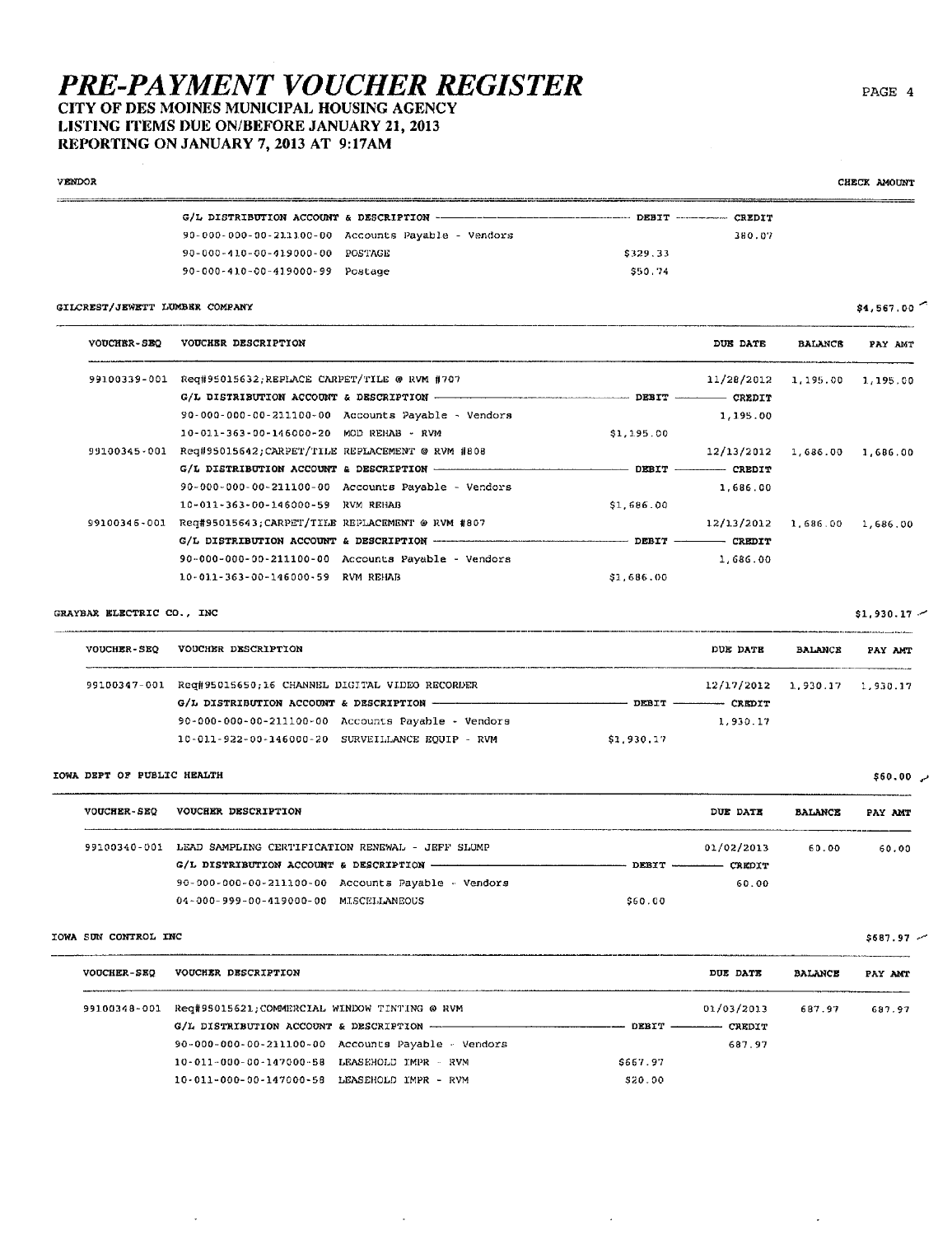CITY OF DES MOINES MUNICIPAL HOUSING AGENCY LISTING ITEMS DUE ON/BEFORE JANUARY 21, 2013 REPORTING ON JANUARY 7, 2013 AT 9:17AM

## **VENDOR**

#### CH MCGUINESS COMPANY INC  $$777.00 -$ .... **VOUCHER-SEQ** VOUCHER DESCRIPTION DUE DATE **BALANCE** PAY ANT .<br>Martxoaren 18a - Alemaniako A 99100349-001 Req#95015662;7 THERMAL SOLUTION, AIR FILTERS - RVM 12/28/2012  $277.00$ 777.00 G/L DISTRIBUTION ACCOUNT & DESCRIPTION - $-$  DEBIT  $-$ -- CREDIT 90-000-000-00-211100-00 Accounts Payable - Vendors 777.00 11-000-275-00-442000-00 HVAC \$777.00

## MIDAMERICAN ENERGY

| <b>VOUCHER-SEO</b> | VOUCHER DESCRIPTION                     |                                                                |            | <b>DUE DATE</b>            | <b>BALANCE</b> | PAY AMT  |
|--------------------|-----------------------------------------|----------------------------------------------------------------|------------|----------------------------|----------------|----------|
| 99100313-001       | 1104 E PHILLIP ST                       |                                                                |            | 01/16/2013                 | 86.11          | 86.11    |
|                    |                                         |                                                                | DEBIT -    | CREDIT                     |                |          |
|                    |                                         | $90 - 000 - 000 - 00 - 211100 - 00$ Accounts Payable - Vendors |            | 86.11                      |                |          |
|                    | 16-000-000-00-432000-00 Electricity     |                                                                | \$15.53    |                            |                |          |
|                    | $16 - 000 - 000 - 00 - 433000 - 00$ Gas |                                                                | \$70.58    |                            |                |          |
| 99100314-001       | 2417 SW 9TH ST                          |                                                                |            | 01/17/2013                 | 1,406.49       | 1,406.49 |
|                    |                                         | G/L DISTRIBUTION ACCOUNT & DESCRIPTION -------------------     |            | DEBIT ------------- CREDIT |                |          |
|                    |                                         | $90 - 000 - 000 - 00 - 211100 - 00$ Accounts Payable - Vendors |            | 1,406.49                   |                |          |
|                    | 13-000-000-00-432000-00 ELECTRICITY     |                                                                | \$1.406.49 |                            |                |          |

## MIDAMERICAN ENERGY\*\*\*

 $\ddot{\phantom{a}}$ 

 $\ddot{\phantom{a}}$ 

| <b>VOUCHER-SEQ</b> | VOUCHER DESCRIPTION                                               |          | DUE DATE   | <b>BALANCE</b> | PAY AMT |
|--------------------|-------------------------------------------------------------------|----------|------------|----------------|---------|
| 99100295-001       | GUBL, NYATER R Util. Reimb. Check                                 |          | 01/01/2013 | 135.00         | 135.00  |
|                    |                                                                   |          |            |                |         |
|                    | 15-000-000-00-211100-00 Accounts Payable - Vendors                |          | 135.00     |                |         |
|                    | 15-000-000-00-112200-00 Accounts Receivable - Tenants             | \$135.00 |            |                |         |
| 99100296-001       | GOMEZ, FRANK Util, Reimb, Check                                   |          | 01/01/2013 | 4.00           | 4.00    |
|                    |                                                                   |          |            |                |         |
|                    | 16-000-000-00-211100-00 Accounts Payable - Vendors                |          | 4.00       |                |         |
|                    | 16-000-000-00-112200-00 Accounts Receivable - Tenants             | \$4.00   |            |                |         |
| 99100297-001       | HO, DUNG T Util. Reimb. Check                                     |          | 01/01/2013 | 38.00          | 38.00   |
|                    |                                                                   |          |            |                |         |
|                    | $16 - 000 - 000 - 00 - 211100 - 00$ Accounts Payable - Vendors    |          | 38.00      |                |         |
|                    | $16 - 000 - 000 - 00 - 112200 - 00$ Accounts Receivable - Tenants | \$38.00  |            |                |         |
| 99100298-001       | WILLIAMS, SHANNON J Util, Reimb. Check                            |          | 01/01/2013 | 187.00         | 187.00  |
|                    |                                                                   |          |            |                |         |
|                    | 15-000-000-00-211100-00 Accounts Payable - Vendors                |          | 187.00     |                |         |
|                    | 15-000-000-00-112200-00 Accounts Receivable - Tenants             | \$187.00 |            |                |         |
| 99100299-001       | HOWSER, PAMELA R Util. Reimb. Check                               |          | 01/01/2013 | 188.00         | 188.00  |
|                    |                                                                   |          |            |                |         |
|                    | 16-000-000-00-211100-00 Accounts Payable - Vendors                |          | 188.00     |                |         |
|                    | 16-000-000-00-112200-00 Accounts Receivable - Tenants             | \$188.00 |            |                |         |
| 99100300-001       | MILLER, RAE LINN R Util. Reimb, Check                             |          | 01/01/2013 | 158.00         | 158.00  |
|                    |                                                                   |          |            |                |         |

 $\ddot{\phantom{0}}$ 

 $\mathcal{L}^{(1)}$  $\sim$  PAGE 5

CHECK AMOUNT

 $$1,492.60 \sim$ 

 $$710.00$   $-$ 

 $\cdot$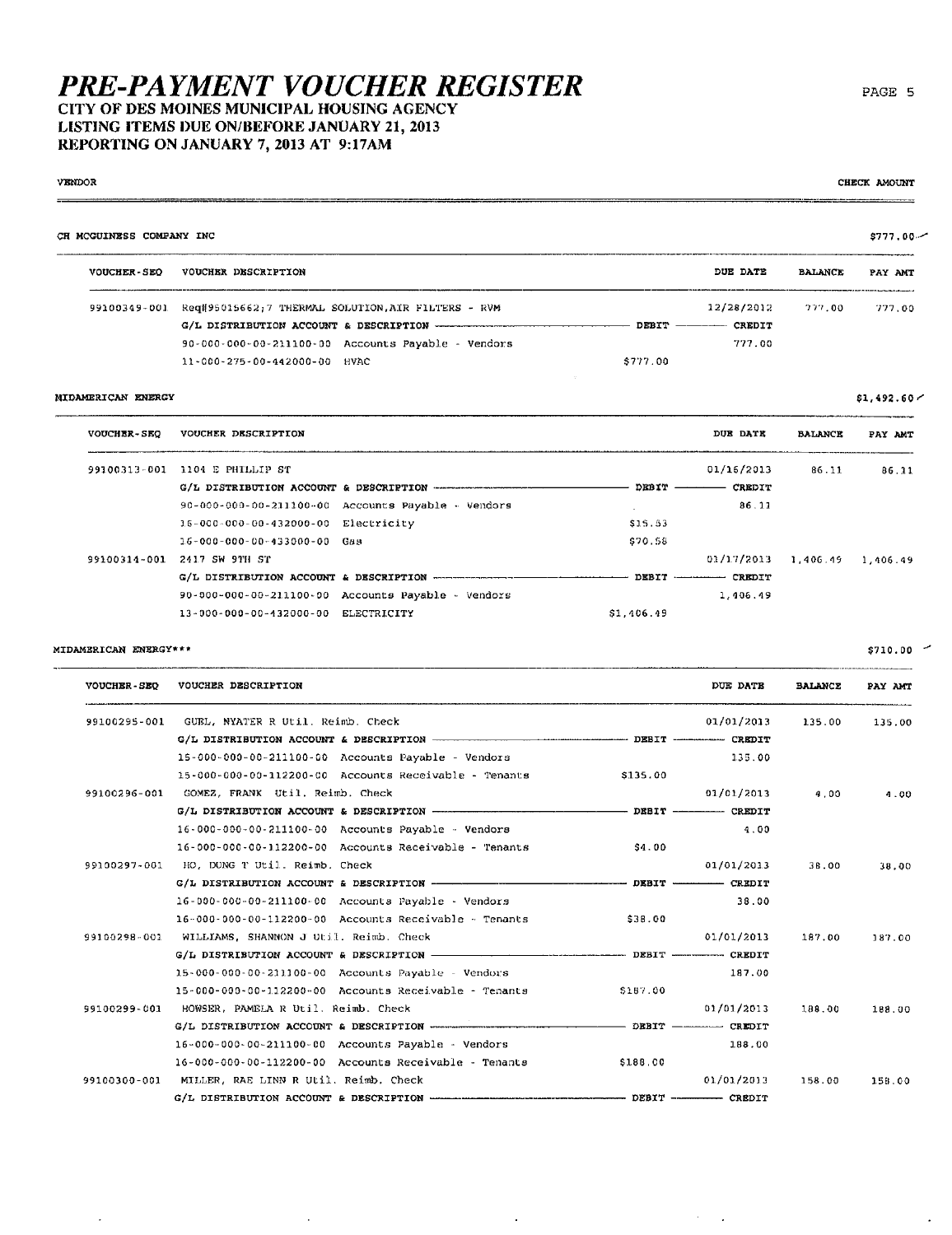## CITY OF DES MOINES MUNICIPAL HOUSING AGENCY LISTING ITEMS DUE ON/BEFORE JANUARY 21, 2013 REPORTING ON JANUARY 7, 2013 AT 10:03AM

## VENOR

|                                                                   | DEBIT ---------- CREDIT |        |
|-------------------------------------------------------------------|-------------------------|--------|
| 16-000-000-00-211100-00 Accounts Payable - Vendors                |                         | 158.00 |
| $16 - 000 - 000 - 00 - 112200 - 00$ Accounts Receivable - Tenants | \$158.00                |        |

## MIDWEST OFFICE TECHNOLOGV

| MIDWEST OFFICE TECHNOLOGY |                                                                                         |                 |                           |                | $$1,242.51$ .         |
|---------------------------|-----------------------------------------------------------------------------------------|-----------------|---------------------------|----------------|-----------------------|
| <b>VOUCHER-SEO</b>        | VOUCHER DESCRIPTION                                                                     |                 | DUE DATE                  | <b>BALANCE</b> | PAY ANT               |
|                           | 99100324-001 MONTHLY MAINTENANCE & ADD'L COPY CHRGS 12/14-1/14                          |                 | 12/28/2012                |                | 1, 149, 79 1, 149, 79 |
|                           | G/L DISTRIBUTION ACCOUNT & DESCRIPTION - THE CONTRACT OF A SECOND ACCOUNT & DESCRIPTION |                 | DEBIT ------------ CREDIT |                |                       |
|                           | 90-000-000-00-211100-00 Accounts Payable - Vendors                                      |                 | 1.149.79                  |                |                       |
|                           | 90-000-375-00-419000-00 OFFICE EQUIP REPAIRS & MAINT                                    | \$486.36        |                           |                |                       |
|                           | 02-220-375-00-419000-00 OFFICE EQUIPMENT REPAIRS & MAINT                                | \$548.45        |                           |                |                       |
|                           | 90-000-375-00-419000-99 Office Equip Repairs & Maint.                                   | \$114.98        |                           |                |                       |
| 99100325-001              | REPLACE ROLLERS FOR HP4050 @ RVM                                                        |                 | 12/23/2012                | 92.72          | 92.72                 |
|                           |                                                                                         | $DBBIT$ ——————— | <b>CREDIT</b>             |                |                       |
|                           | 90-000-000-00-211100-00 Accounts Payable - Vendors                                      |                 | 92.72                     |                |                       |
|                           | 11-000-375-00-419000-00 OFFICE EQUIP REPAIRS AND MAINT                                  | \$92.72         |                           |                |                       |
|                           |                                                                                         |                 |                           |                |                       |

### NAN MCKAY & ASSOCIATES

| <b>VOUCHER-SEO</b> | VOUCHER DESCRIPTION                                  | DUE DATE                   | <b>BALANCE</b> | PAY AMT |
|--------------------|------------------------------------------------------|----------------------------|----------------|---------|
| 99100317-001       | GO8 MONTHLY MAINTENANCE & SERVICE FEES               | 12/26/2012                 | 704.42         | 704.42  |
|                    |                                                      | DEBIT ------------- CREDIT |                |         |
|                    | 90-000-000-00-211100-00 Accounts Payable - Vendors   | 704.42                     |                |         |
|                    | 02-220-445-00-419000-00 SUBSCRIPTIONS & PUBLICATIONS | \$704.42                   |                |         |

## NICHOLS CONTROLS & SUPPLY

| <b>VOUCHER-SEQ</b> | VOUCHER DESCRIPTION                                |                   | DUE DATE      | <b>BALANCE</b> | PAY AMT |
|--------------------|----------------------------------------------------|-------------------|---------------|----------------|---------|
| 99100350-001       | Reg#95015670;IGNITOR                               |                   | 01/06/2013    | 127.88         | 127.88  |
|                    | G/L DISTRIBUTION ACCOUNT & DESCRIPTION -           | $DBBIT$ --------- | <b>CREDIT</b> |                |         |
|                    | 90-000-000-00-211100-00 Accounts Payable - Vendors |                   | 127.88        |                |         |
|                    | 11-000-275-00-442000-00 HVAC                       | \$127.88          |               |                |         |
| 99100351-001       | Req#95015669; HEAT CONTROLLERS                     |                   | 01/06/2013    | 402.78         | 402.78. |
|                    | G/L DISTRIBUTION ACCOUNT & DESCRIPTION -           | <b>DEBIT</b>      | <b>CREDIT</b> |                |         |
|                    | 90-000-000-00-211100-00 Accounts Payable - Vendors |                   | 402.78        |                | 44413.2 |
|                    | 12-000-275-00-442000-00 HVAC MATERIALS             | \$402.78          |               |                |         |
| 99100354-001       | FREIGHT CHARGES - HEAT CONTROLLER FOR EVM          |                   | 01/06/2013    | 10.50          | 10.50   |
|                    | G/L DISTRIBUTION ACCOUNT & DESCRIPTION -           |                   | DEBIT CREDIT  |                |         |
|                    | 90-000-000-00-211100-00 Accounts Payable - Vendors |                   | 10.50         |                |         |
|                    | 12-000-258-00-442000-00 FREIGHT MATERIALS          | \$10.50           |               |                |         |

| <b>OFFICE DEPOT</b> |  |
|---------------------|--|
|---------------------|--|

J,

 $\bar{z}$  $\mathbb{Z}^2$   $$346.87$ 

| <b>VOUCHER-SEC</b> | <b>VOUCHER DESCRIPTION</b>                      | <b>DUE DATE</b> | <b>BALANCE</b> | PAY AMT |
|--------------------|-------------------------------------------------|-----------------|----------------|---------|
| 99100330-001       | Req#95015654;DATER,COPY PAPER,MARKERS & BINDERS | 01/19/2013      | 113.21         | 113.21  |

l,

J,

## PAGE 6

CHECK AMOUNT

 $$704.42$   $-$ 

 $$541.16$   $-$